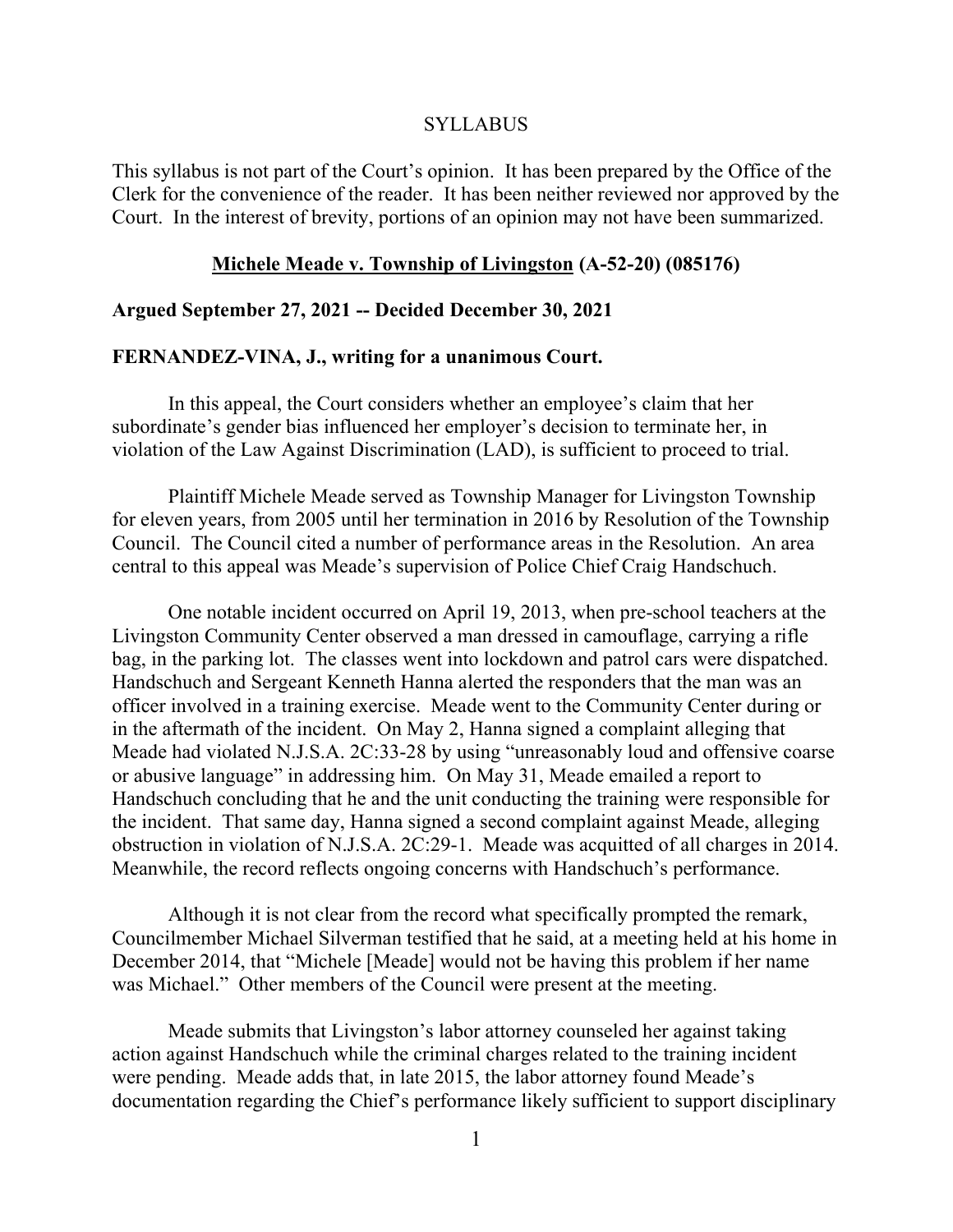charges, but not termination, and suggested to Meade that she should "try to strengthen a termination case" against the Chief via an independent, outside investigation.

An email from Silverman following Handschuch's failure to appear at meetings called by the Council stated, "Bring [Chief Handschuch] up on charges, bring in an investigator or do nothing. . . . [H]e is YOUR employee . . . ." Nevertheless, Meade testified that certain members of the Council did not authorize hiring an investigator. In addition, Meade filed a certification stating that "Councilman Al Anthony . . . suggested to me that maybe Chief Handschuch did not like reporting to a woman and should report to him as the Mayor instead," a claim Anthony disputed in his deposition.

In November 2016, the Council passed a Resolution removing Meade from her position, citing "her failure to timely keep the Council informed as to issues concerning the Township; her prioritization of budget items based upon her preferences rather than the preferences of the Council; her lack of responsiveness to Township residents; her failure to effectively pursue shared service agreements with other communities; and her failure to effectively manage the Township's employees." Meade contests as false or misleading the reasons cited for her dismissal, and argues that they were pretext.

Meade filed a complaint asserting that she had been terminated based on her gender in violation of the LAD. Specifically, Meade alleged that the Council terminated her and replaced her with a male Manager "to appease the sexist male Police Chief." The trial court granted Livingston's motion for summary judgment, finding that Meade was terminated for poor work performance and that the record revealed no gender discrimination in her termination. The Appellate Division affirmed, reasoning in part that an outside investigation into the Chief was not mandatory because Meade had "authority to discharge . . . the Chief." The Court granted certification. 245 N.J. 591 (2021).

**HELD:** Here, sufficient evidence was present for a reasonable jury to find that what Livingston Township Councilmembers perceived to be Police Chief Handschuch's discriminatory attitude toward Township Manager Meade influenced the Council's decision to terminate her, in violation of the LAD. Accordingly, the Court reverses the grant of summary judgment and remands this matter for trial.

1. To analyze employment discrimination claims brought under the LAD, New Jersey has adopted the procedural burden-shifting methodology set forth in McDonnell Douglas Corp. v. Green, 411 U.S. 792, 802-04 (1973). The Court reviews the components of that test and of the plaintiff's prima facie case, which is evaluated solely on the evidence presented by the plaintiff, irrespective of defendants' efforts to dispute that evidence. To carry the ultimate burden of proof, the plaintiff need not prove that gender was the sole or exclusive consideration in the employer's termination decision; plaintiff need only show by a preponderance of the evidence that it made a difference in that decision. (pp. 19-22)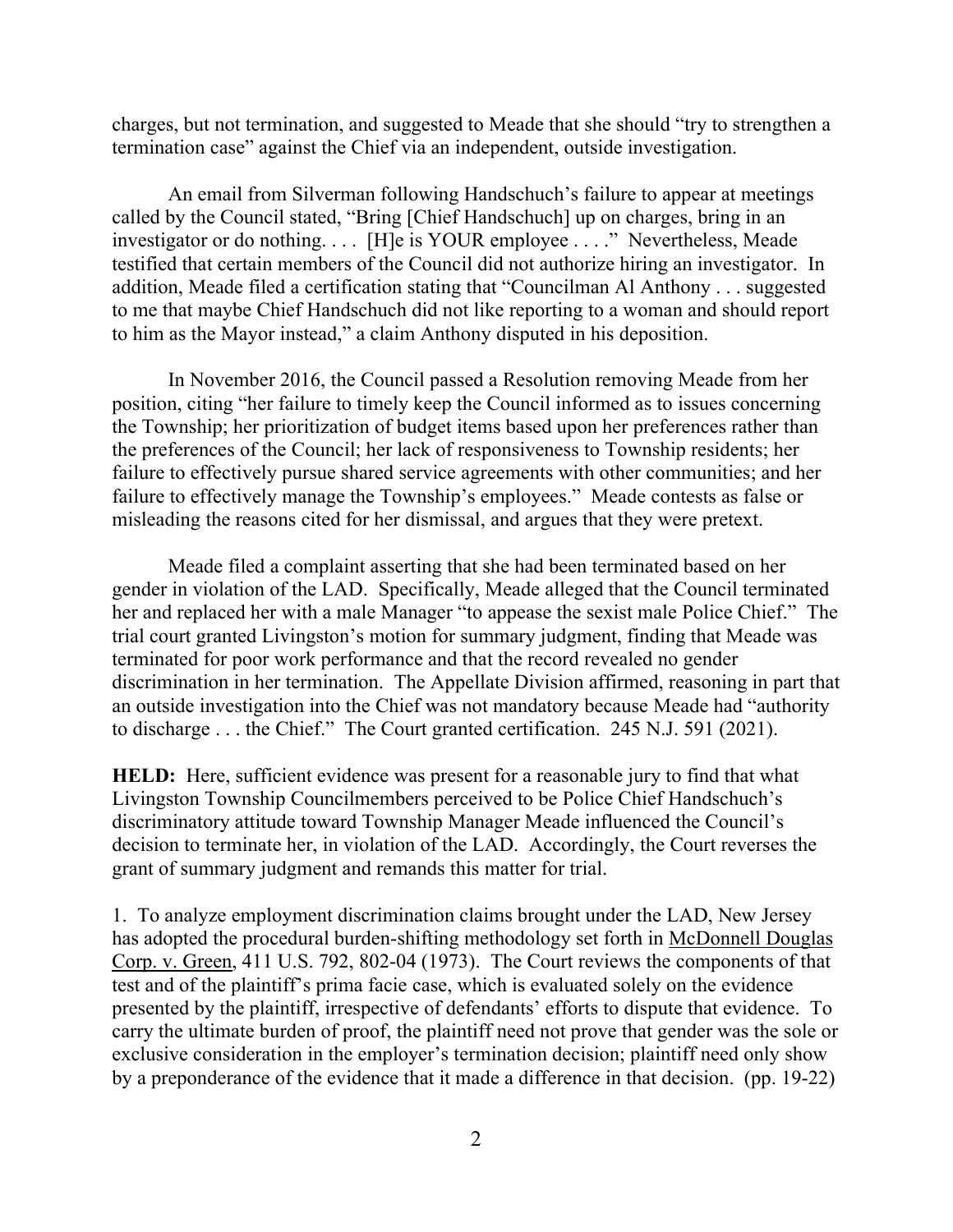2. Under the test, Meade established a prima facie case of gender discrimination: she is a member of a protected group, performed her job for 11 years, and was replaced with a male Manager. Livingston asserted in response that its termination of Meade was rooted in her poor performance in a number of areas. To survive summary judgment, Meade then had to show sufficient evidence from which a reasonable jury could conclude that Livingston's asserted reasons for terminating her were mere pretext. (pp. 22-23)

3. Meade offered some evidence that two of the four Councilmembers who voted to terminate her had expressed the view that the Chief refused to accept a woman as his supervisor. Although the Council alleged a number of areas of dissatisfaction with Meade's performance, a reasonable jury could conclude -- in the combined light of Meade's evidence challenging the legitimacy of the other areas of dissatisfaction and the Council's focus on the difficulties with Handschuch -- that Meade's gender played a role her termination. The Court does not suggest that the intent or import of the alleged remarks by Silverman and Anthony -- or even the existence of the remark attributed to Anthony -- are beyond dispute. But at the summary judgment stage, all conflicting inferences from the facts presented must be resolved in Meade's favor. A reasonable jury could determine that the Council fired Meade because it believed that she was unable to control the Chief as a result of her gender, in violation of the LAD. (pp. 23-25)

4. N.J.S.A. 40A:14-147 provides that a permanent member or officer of the police department can be removed only for cause and only after notice and a hearing. Counsel retained by Meade's employer advised Meade that the cause component was wanting, and -- considering the evidence in the light most favorable to Meade -- a jury could reasonably find that Livingston impeded Meade's efforts to terminate the Chief's employment. The fact that other provisions grant Township Managers the ability to discipline or terminate Township officers is not dispositive. A jury could reasonably find that Meade's hesitance to disregard counsel's advice and to fire the Chief without demonstrable cause was reasonable, given the risk of a legal challenge. (pp. 26-28)

5. The Court declines to adopt the cat's paw theory of liability, which applies when a biased subordinate uses the formal decisionmaker as a dupe in a deliberate scheme to trigger a discriminatory employment action. This is not a cat's paw case. The Court instead applies guidance from Spencer v. Bristol-Meyers Squibb Co., 156 N.J. 455 (1998), and Battaglia v. United Parcel Service, Inc., 214 N.J. 518 (2013), which reveal that actions taken to accommodate the discriminatory views of non-decisionmakers can support liability to the same extent as actions taken based on discriminatory views personally held by decisionmakers. (pp. 28-31)

## **REVERSED and REMANDED for further proceedings.**

## **CHIEF JUSTICE RABNER and JUSTICES LaVECCHIA, ALBIN, PATTERSON, SOLOMON, and PIERRE-LOUIS join in JUSTICE FERNANDEZ-VINA's opinion.**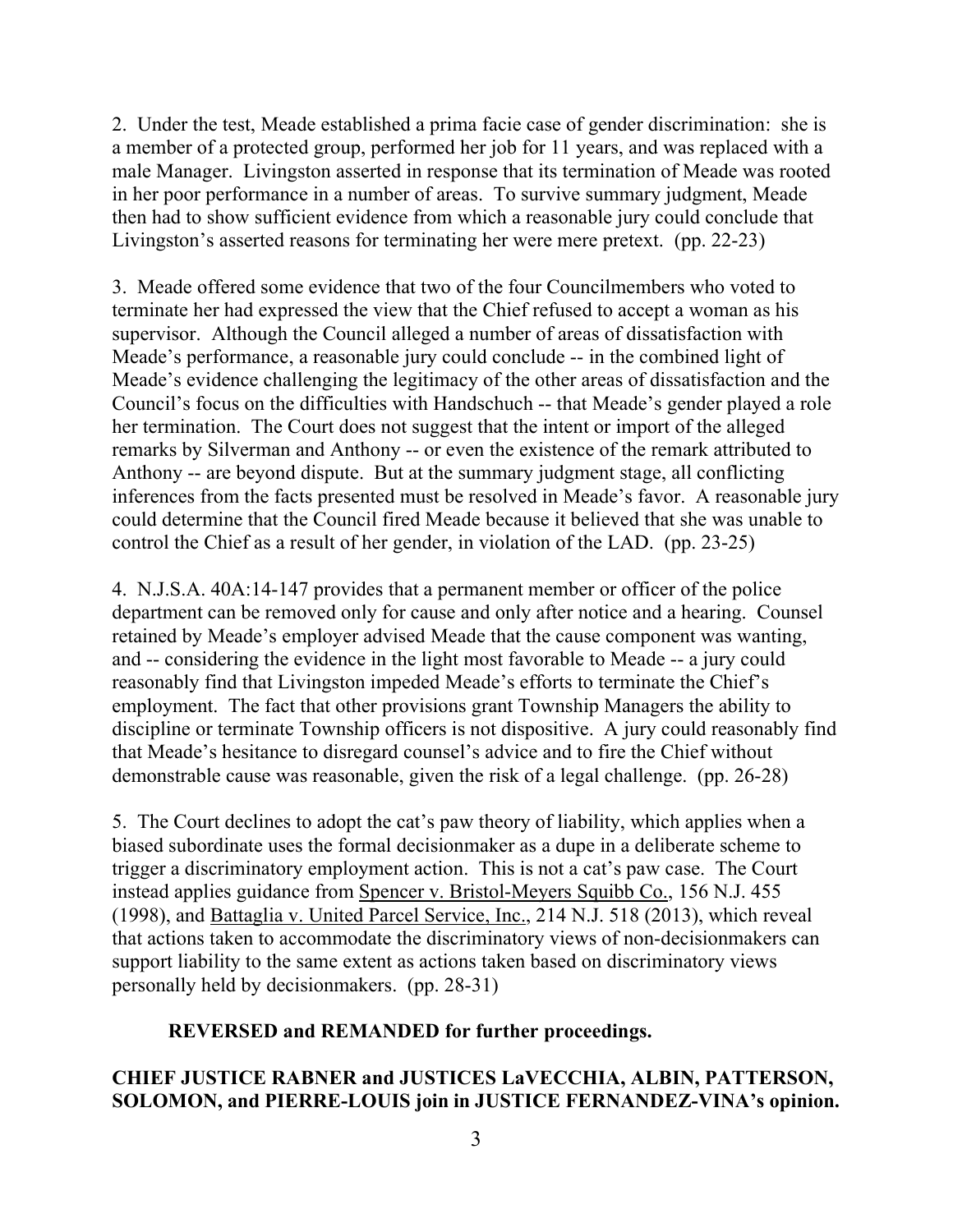# SUPREME COURT OF NEW JERSEY A-52 September Term 2020 085176

Michele Meade,

Plaintiff-Appellant,

v.

Township of Livingston,

Defendant-Respondent.

| On certification to the Superior Court,<br>Appellate Division. |                              |  |
|----------------------------------------------------------------|------------------------------|--|
| Argued<br>September 27, 2021                                   | Decided<br>December 30, 2021 |  |

Christopher P. Lenzo argued the cause for appellant (Lenzo & Reis, attorneys; Christopher P. Lenzo, of counsel and on the briefs).

Juan C. Fernandez argued the cause for respondent (Fernandez Garcia, attorneys; Juan C. Fernandez, of counsel and on the briefs, and Michael Garcia, on the briefs).

Richard M. Schall argued the cause for amicus curiae National Employment Lawyers Association of New Jersey (Schall & Barasch, attorneys; Richard M. Schall, on the brief).

JUSTICE FERNANDEZ-VINA delivered the opinion of the Court.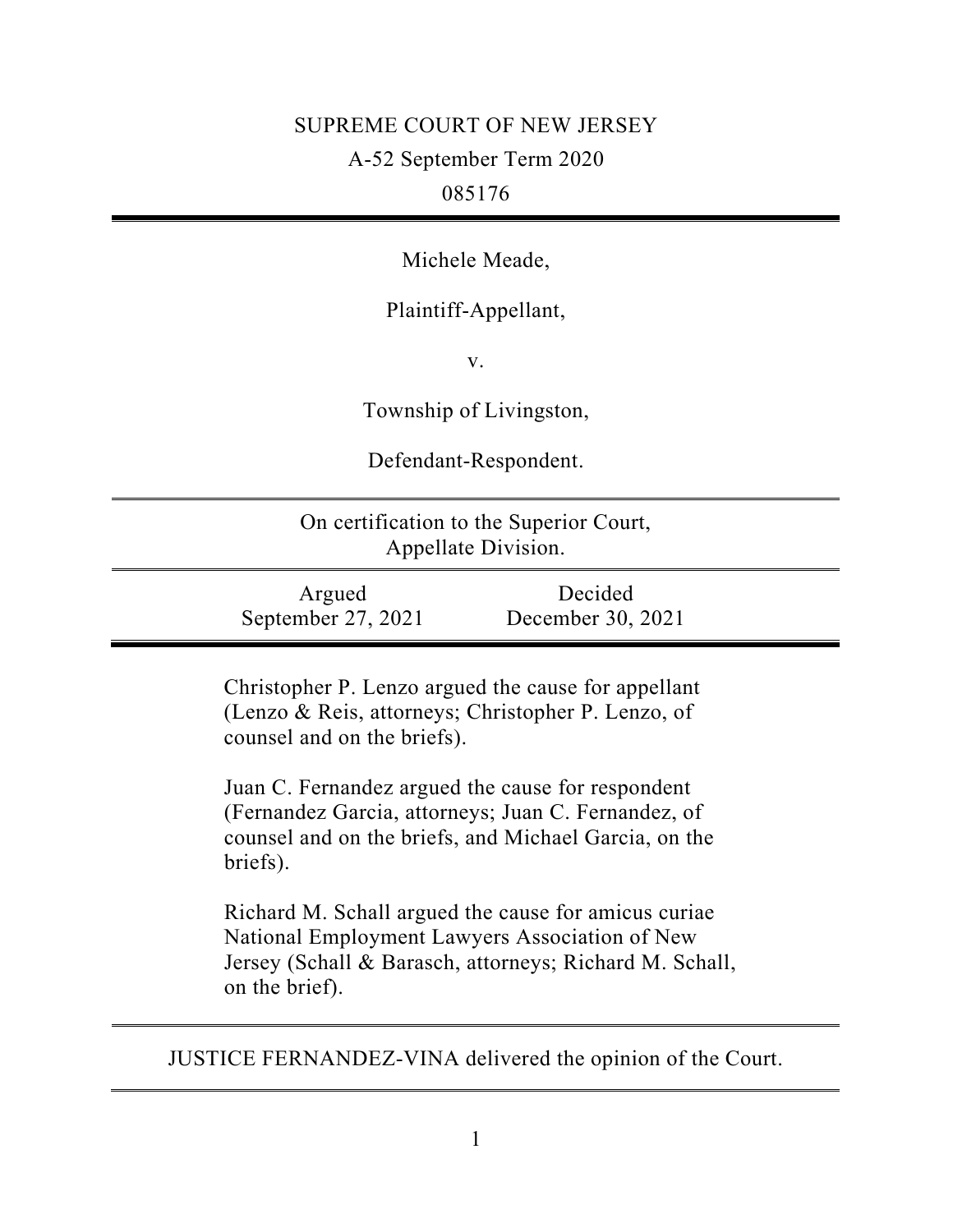In this appeal, the Court considers whether discriminatory conduct toward an employee by that employee's subordinate can result in liability on the part of the employer under New Jersey's Law Against Discrimination (LAD), N.J.S.A. 10:5-1 to -50. Specifically, the issue is whether an employee's claim that her subordinate's gender bias influenced her employer's decision to terminate her is sufficient to survive summary judgment and proceed to trial.

Plaintiff Michele Meade served as the Township Manager for Livingston Township for eleven years, from 2005 until her termination in 2016 by Resolution of the Township Council. The Council alleges that it terminated Meade because of her poor job performance. Meade, however, maintains that the Council terminated her to appoint a male replacement due to the gender bias of her male subordinate, Police Chief Craig Handschuch, contrary to the LAD.

The trial court granted summary judgment in favor of the Township of Livingston, and the Appellate Division affirmed. For the following reasons, we hold that sufficient evidence was present for a reasonable jury to find that what Councilmembers perceived to be Handschuch's discriminatory attitude toward Meade influenced the Council's decision to terminate her, in violation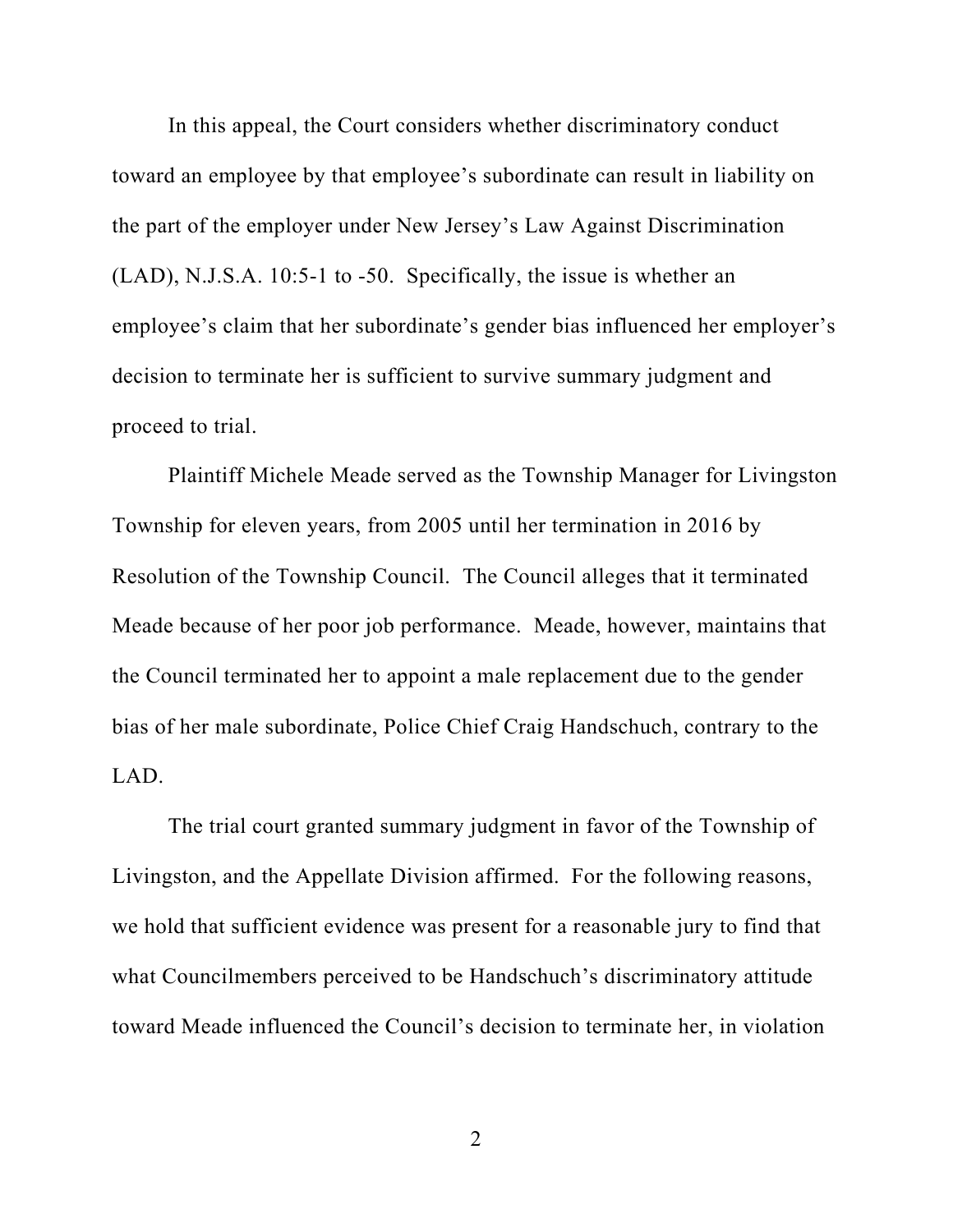of the LAD. Accordingly, we reverse the grant of summary judgment and remand this matter for trial.

I.

## A.

The summary judgment record reveals that Meade's employment as the Township Manager for Livingston began in July 2005 and ended in November 2016, when she was removed by the Township Council. The Council cited a number of performance areas in the Resolution removing Meade; Meade contests the accuracy or implications of those and other comments in her response to defendant's statement of undisputed material facts. She provides counter examples and further context for support.

A performance area central to this appeal was Meade's supervision of Police Chief Handschuch.

Meade testified in her deposition that she promoted Handschuch to the position of Chief of Police. It is not clear from the record when Meade or the Council first began to note problems with Handschuch's performance, although a 2011 memorandum from Meade to Handschuch notes that the Chief was "seriously behind in completing scheduled work." One particularly notable incident occurred during the school day on April 19, 2013. The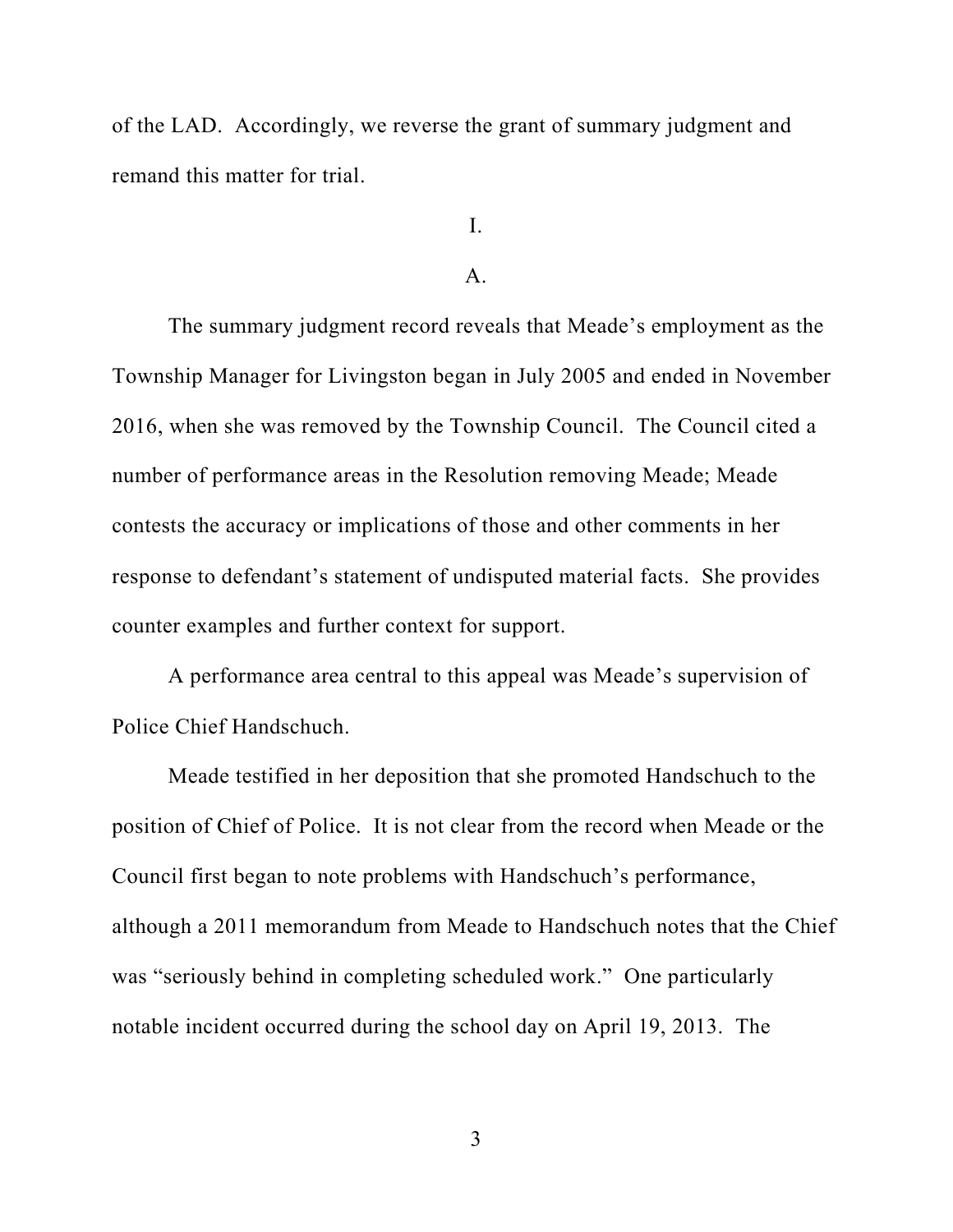incident was the subject of an independent investigation, and the report from that investigation reveals the following facts.

On the morning of April 19, pre-school teachers at the Livingston Community Center observed a man dressed in camouflage, carrying a rifle bag, in the building's parking lot. The teachers alerted their supervisor, who implemented lockdown procedures for the three pre-school classes then underway and called the Livingston Police Department (LPD).

The LPD immediately dispatched three patrol cars to the Community Center; at least two on-duty detectives who heard the call also made their way to the scene. The responding officers "[b]elieved they were responding to a situation potentially like the Newtown (CT) school shooting," and they "proceeded to the Community Center at speeds anywhere from 50 mph to in excess of 90 mph."

About two minutes after dispatch, Handschuch -- "on duty and overhearing the radio traffic" -- "alerted the responding units that the camouflaged man might be involved in training exercises being conducted by the Livingston Emergency Services Unit (ESU) on . . . a vacant dwelling . . . adjacent to the Community Center."1 One minute later, after being contacted

<sup>&</sup>lt;sup>1</sup> According to the report, Handschuch authorized the ESU training in January 2013 and met with Hanna to review the logistics for the training the week before the training took place.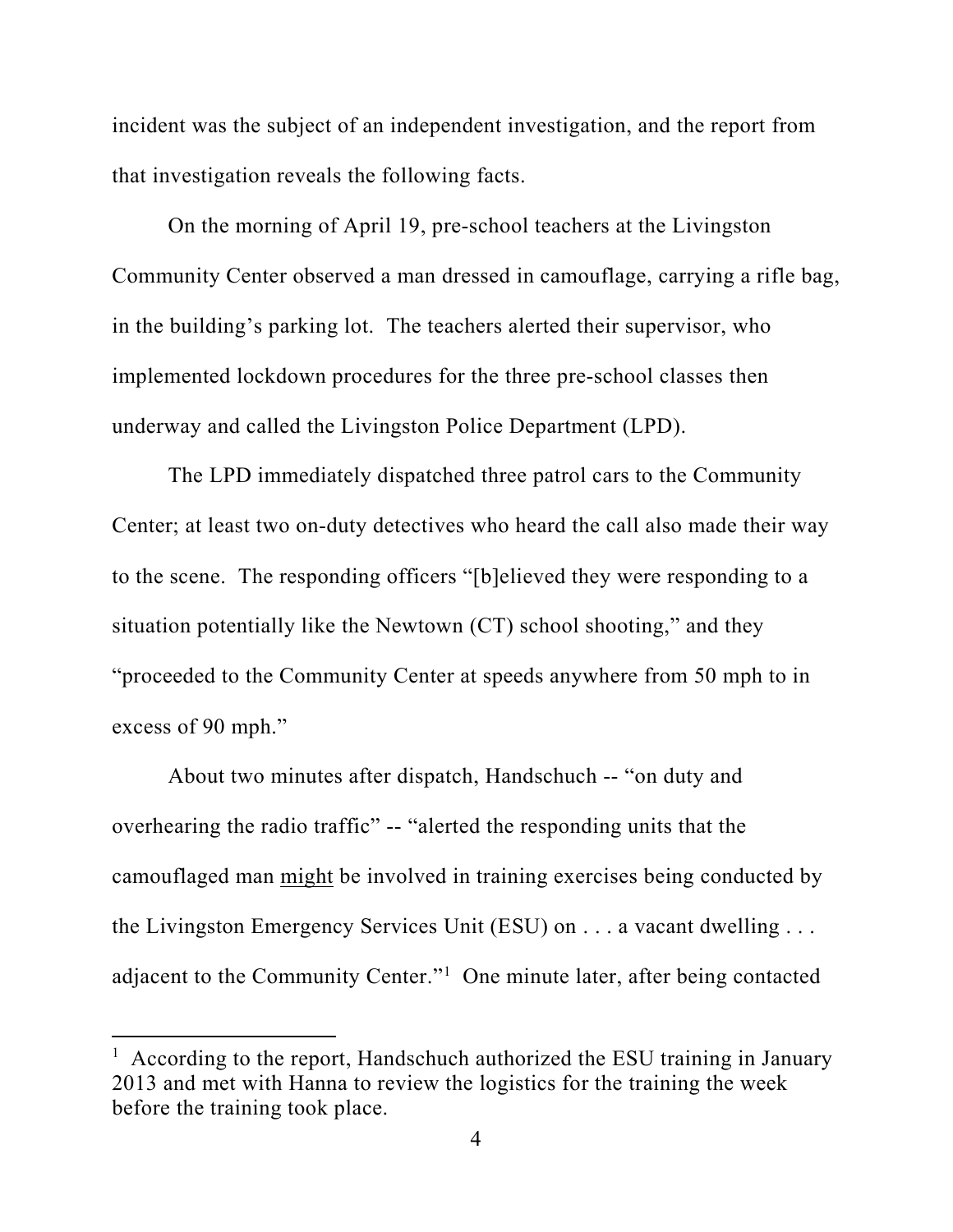via cellphone, Sergeant Kenneth Hanna, who oversaw the ESU, informed responding officers that the camouflaged man was Officer Daly, a member of both the ESU and LPD who was participating in the ESU training exercise.

Following the identification of Officer Daly, the dispatched units returned to patrol. Chief Handschuch and Sergeant Hanna visited the preschool classrooms to apologize for the incident, while the ESU continued their training. The law firm that conducted the independent investigation of the incident later concluded that Handschuch and the ESU were responsible; the investigator opined that the incident resulted from "a repeated failure to communicate the actions of the ESU to individuals and entities who needed the information."

It appears from the record that Meade went to the Community Center during or in the immediate aftermath of the ESU training incident. On May 2, 2013, Hanna signed a complaint-summons alleging that Meade had violated N.J.S.A. 2C:33-28 by using "unreasonably loud and offensive coarse or abusive language" in addressing him in a public place, including by asking him "what kind of f---ing operation are you running here."

On May 31, 2013, Meade emailed the investigation report to Chief Handschuch. Noting that the Township Council had -- "[b]y unanimous consent" -- directed her to take action, Meade in turn directed Handschuch "to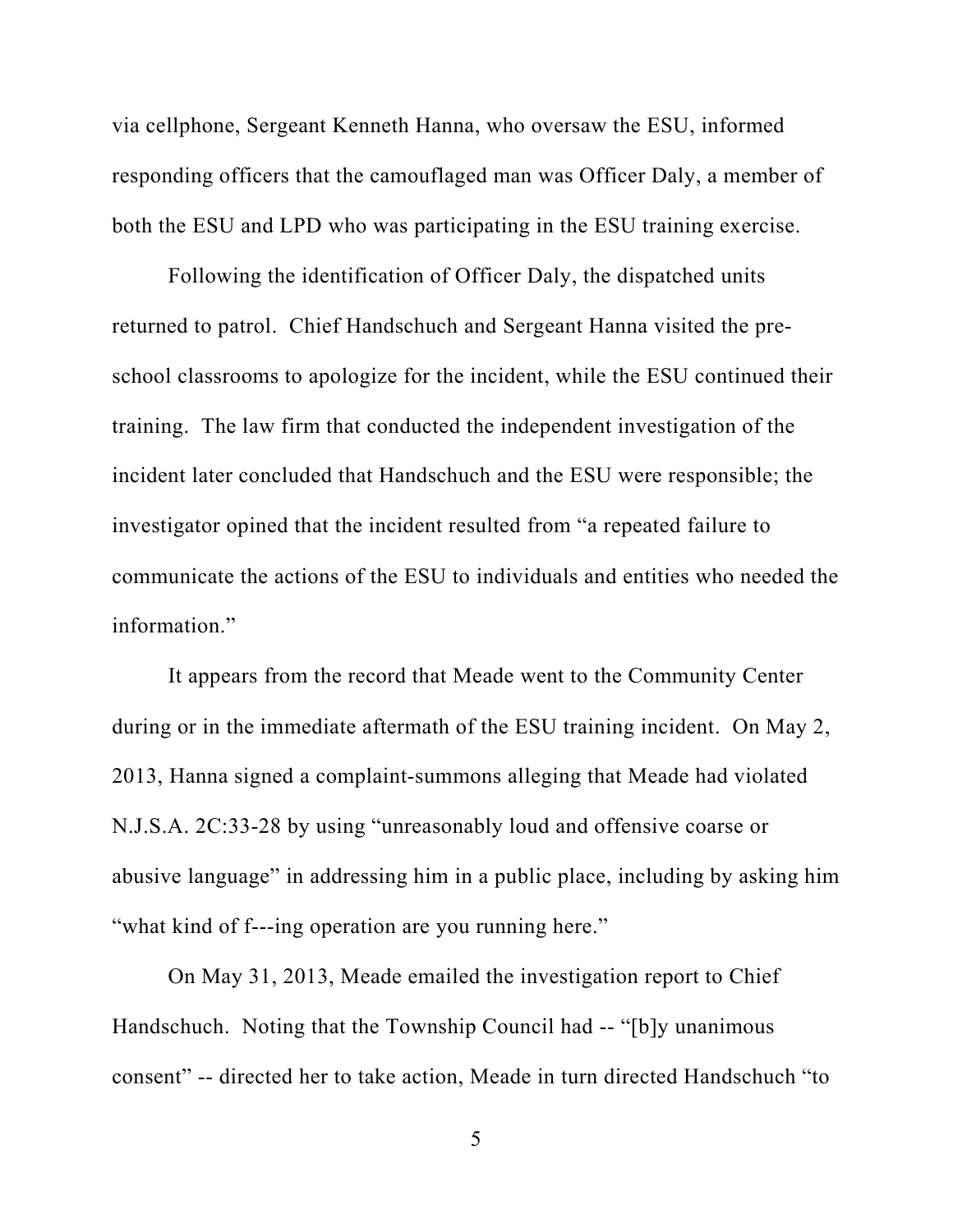take any and all disciplinary action against Sgt. Hanna that you feel is appropriate in light of the report's findings."

That same day, Sergeant Hanna signed a second complaint-summons against Meade, alleging that she had "purposely com[e] into physical contact with officers and civilians in an attempt to obstruct and stop an authorized ESU training exercise in violation N.J.S.[A.] 2C:29-1." That second charge was decided after a two-day trial in April 2014, <sup>2</sup> along with a charge of simple assault brought against Meade pursuant to a citizen complaint dated April 22, 2013.<sup>3</sup> The Municipal Court of West Caldwell acquitted Meade of both charges in a 2014 decision.

Between the filing of Hanna's second complaint and the resolution of the charges against Meade, Meade sent a November 18, 2013 memorandum to Handschuch that began as follows:

> Due to the fact that you have failed to attend all of our scheduled monthly meetings in 2013 (there was no meeting scheduled in January and I had to cancel the September meeting) including February 26, March 25, April 23, May 28, June 25, July 23, August 27, and October 22, you leave me with no other option but to again send you a memorandum detailing your delinquent work and unresolved work issues.

<sup>&</sup>lt;sup>2</sup> The State dismissed Hanna's offensive-language complaint prior to trial.

 $3$  The complainant, who had been present to photograph the training on behalf of the ESU, alleged that Meade had attempted to grab her camera and had brushed her shoulder and forearm in the process.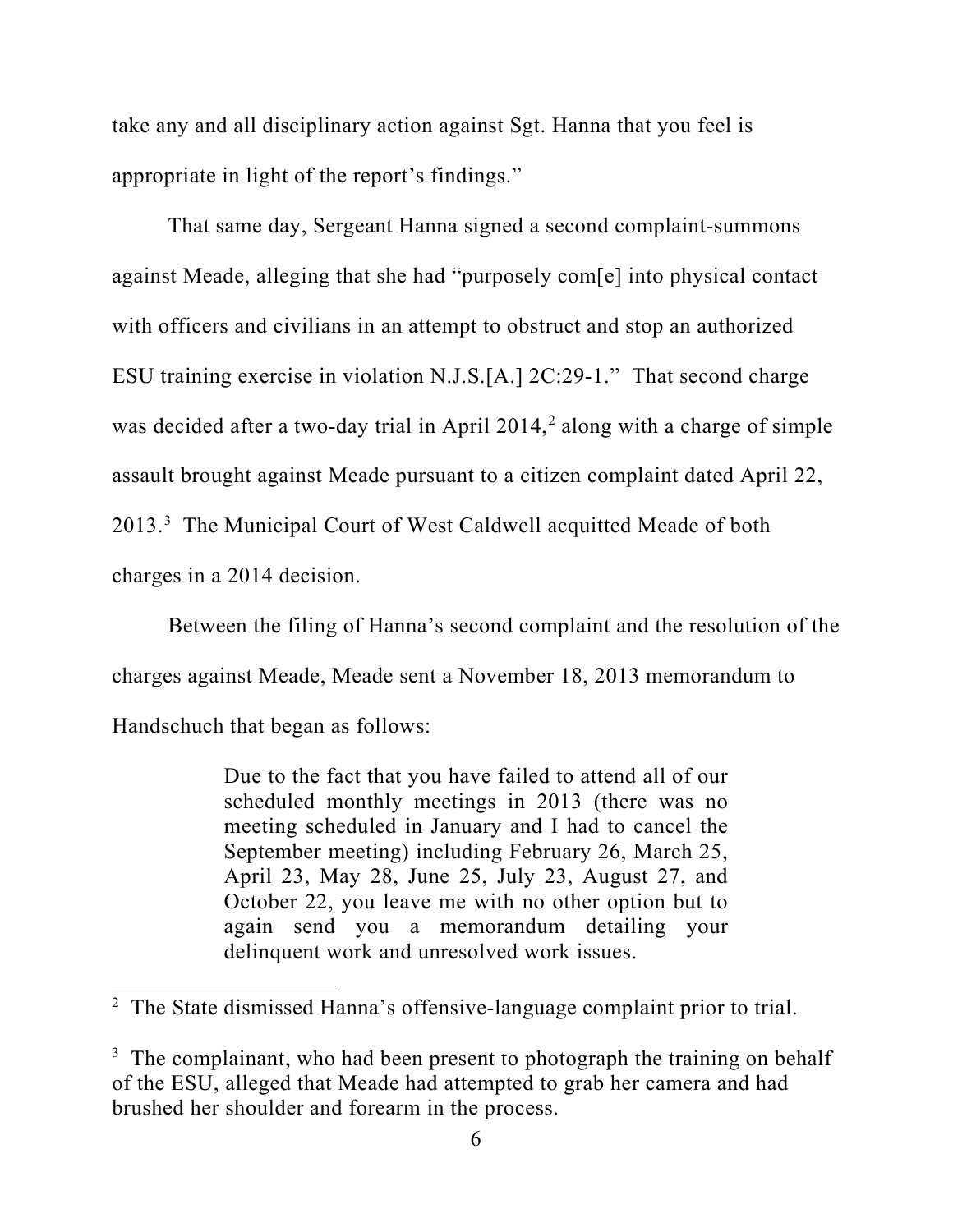The memorandum discussed numerous areas of unsatisfactory performance and requested a full response. An email from Handschuch acknowledged receipt of the memorandum and noted that a response would be forthcoming, but the record suggests that no response was received. The following fall, a number of resident complaints came in about the conduct of a particular LPD officer and, in a memorandum to Handschuch about those complaints, Meade again requested materials that she had asked for in the November 2013 memo but never received.

Although it is not clear from the record what specifically prompted the remark, Councilmember Michael Silverman testified that he said, at a Democratic Executive Committee meeting held at his home in December 2014, that "Michele [Meade] would not be having this problem if her name was Michael." Six people were physically present at the meeting, including Councilmembers Alfred Anthony, Shawn Klein, and Rufino Fernandez, Jr.; Councilmember Edward Meinhardt and another person were on speakerphone.

Meade alleged in her complaint that the conflict between her and Handschuch escalated in 2015, when she expressed concerns about the Police Chief's job performance to the Council. Meade submits that Livingston's labor attorney had counseled her against taking action against Handschuch while the criminal charges related to the ESU training were pending against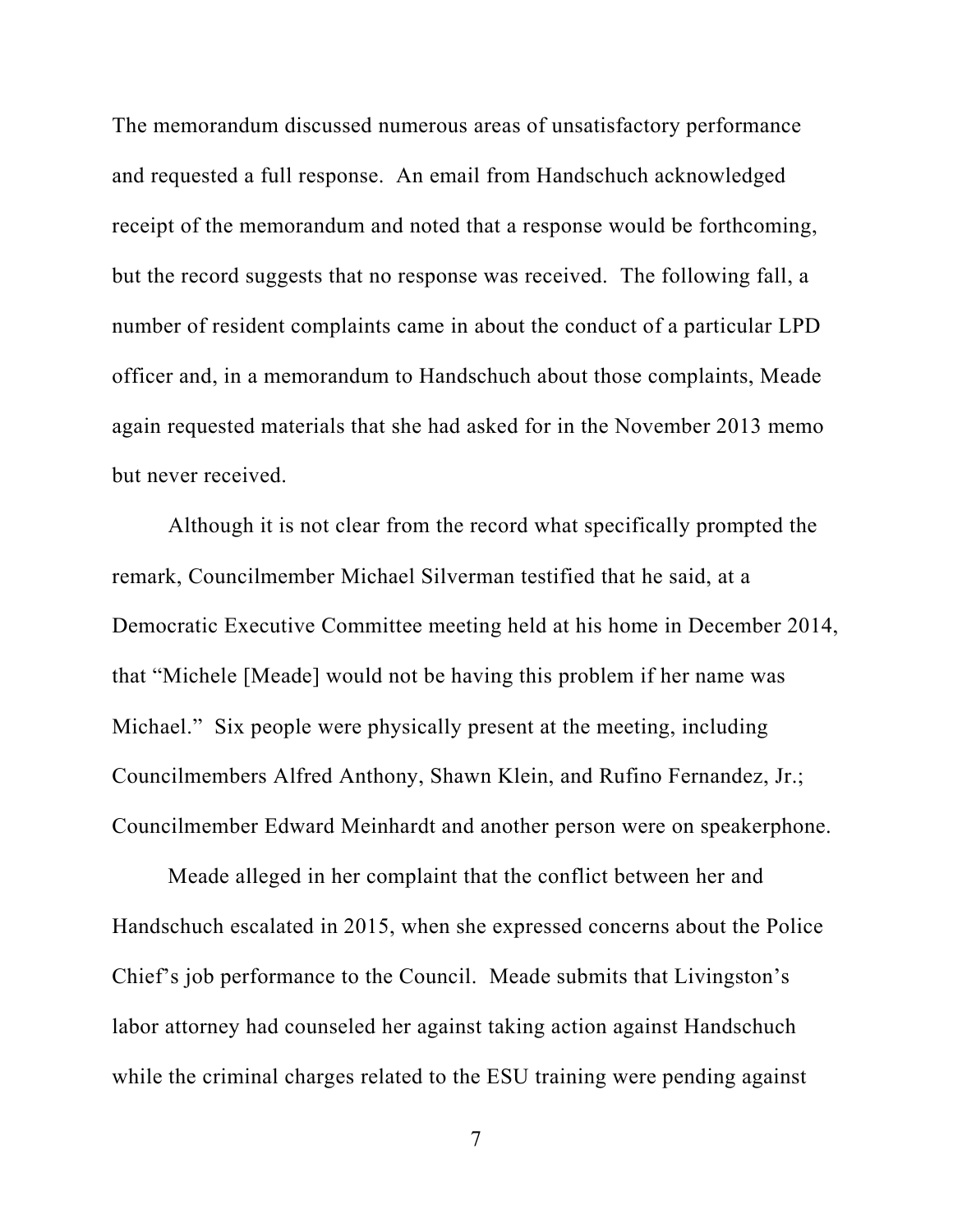her out of concern that Handschuch might then file a claim under the Conscientious Employee Protection Act (CEPA), N.J.S.A. 34:19-1 to -14. Meade adds that, in late 2015, she endeavored to establish grounds for terminating the Chief's employment that would withstand challenge.

The complaint states that on June 30, 2015, Meade met with Councilmember and then-Mayor Silverman, as well as with the Deputy Mayor, the Human Resources Manager, and Livingston's labor counsel "to formulate a plan to address Handschuch's inadequate performance." Meade discussed the Chief's performance with attorney Jennifer Roselle, the "point person" from the law firm the Township of Livingston retained as counsel for labor and employment matters.

According to Roselle's deposition, Roselle found Meade's documentation regarding the Chief's performance likely sufficient to support disciplinary charges, but not termination. Roselle suggested to Meade that she should "try to strengthen a termination case" against the Chief and recommended an independent, outside investigation. Roselle also recommended that Meade ask the Council for its support in terminating the Chief, to have "a unified voice." When asked whether she had discussed with Meade "the effect the existence of [the] criminal case [against Meade] had on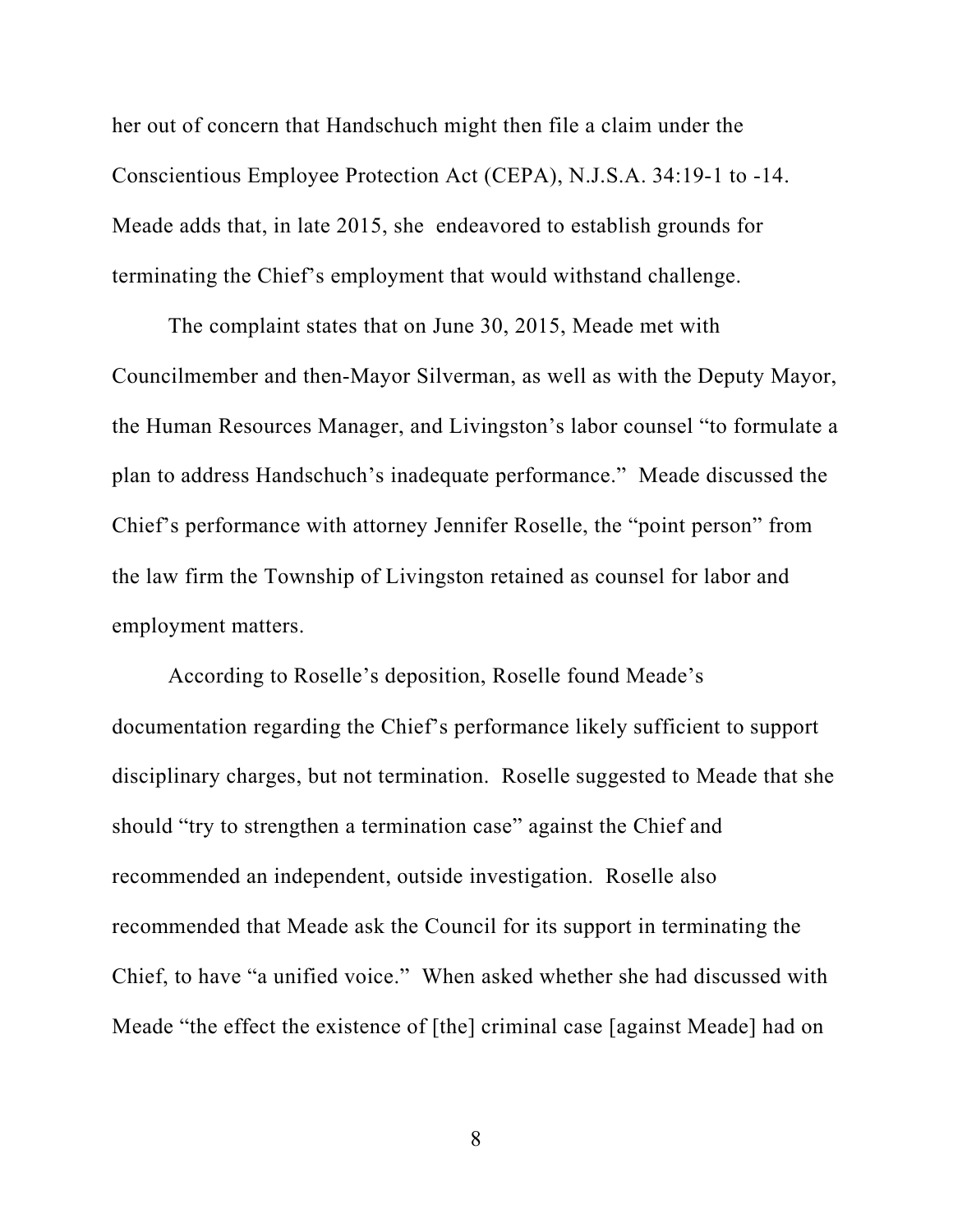[Meade's] ability to manage the department that brought that criminal case," Roselle responded that she did not remember.

By letter dated October 30, 2015, the Township Clerk advised Handschuch "that the Township Council anticipate[d] discussing personnel matters related to [the Chief's] employment at its next meeting, scheduled for November 2, 2015." By email, Handschuch informed the Clerk that he would be unable to attend that meeting. The next month, the Clerk sent Handschuch a similar letter advising him that matters relating to his employment would be discussed at the Council's December 21, 2015 meeting. Handschuch again responded that he would be unable to attend.

Shortly after receiving a forwarded copy of Handschuch's response, Silverman wrote an email to Meade:

> Unacceptable. He is to change his "prior commitments" This is his boss's bosses requiring his attendance. If he does not believe it important enough to show up then we should take the next steps.

> Michele, the ball is in your court. I would strongly recommend that you contact Jen Roselle and have a decision made today  $\dots$  I (on behalf of the council) do not want to hear that you could not reach Jen or she is looking into it.

> Enough is enough. . . Bring him up on charges, bring in an investigator or do nothing. . . but the bottom line is he is YOUR employee and we (I) are (am) getting fed up with the garbage. . .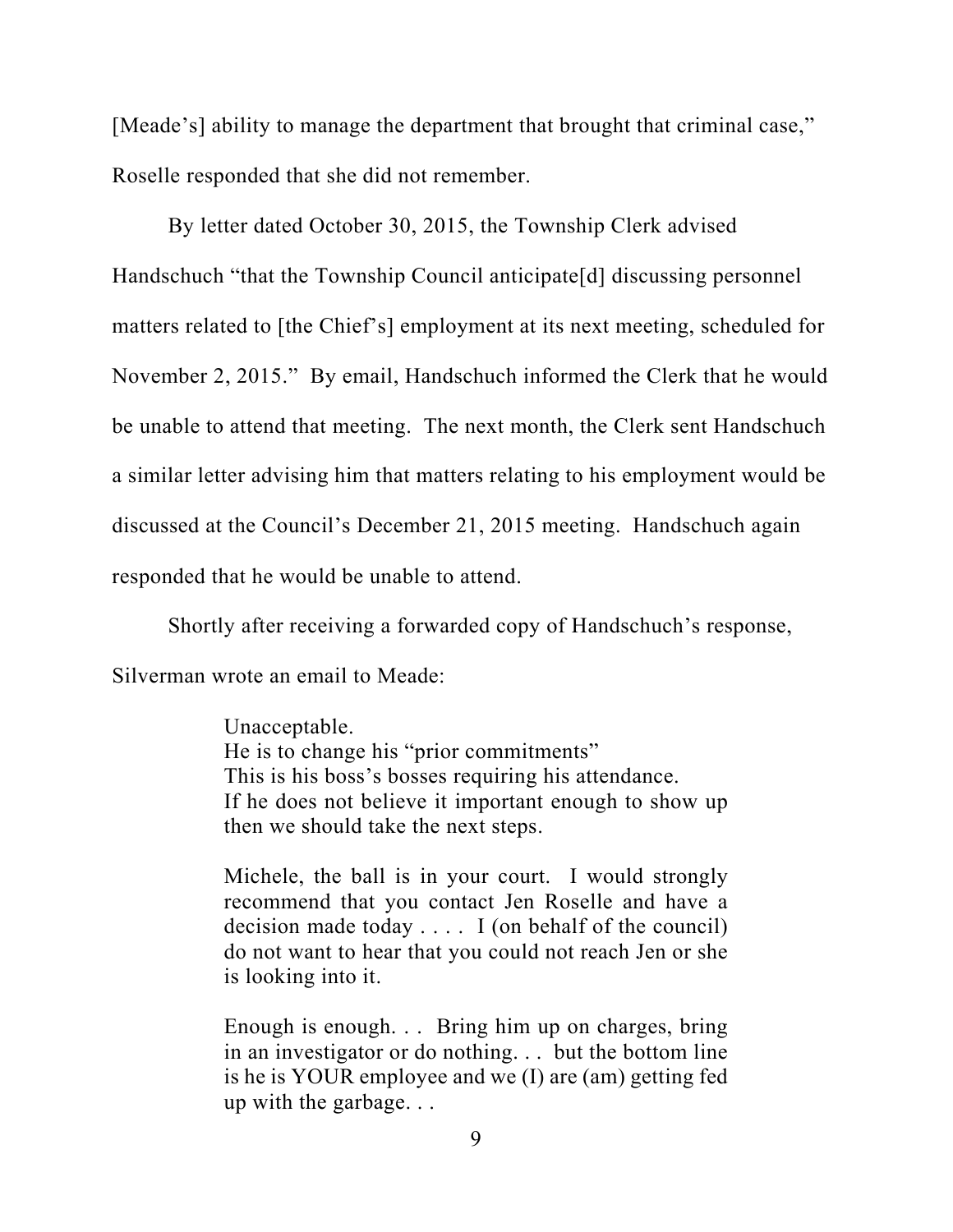[(ellipses in original).]

Meade responded that she was similarly frustrated and added,

[w]ith regard to next steps, the Council can hire an investigator and money can be placed in the 2016 budget for this. If the Council is in support of issuing charges, you know I am fully on board to do so. I can't do it alone as you well know. If the Council wants things to change here we have to do this as a team. This is the discussion we can have with the full Council on Monday night.

Silverman, copying the other members of the Council as well as Jennifer Roselle and the Township Attorney, responded, "Thank you," and asked the Clerk to "be sure that this is on the agenda [en]closed."

Despite such communications, however, Meade testified in her deposition that certain members of the Council "did not want to proceed with any adverse actions towards the chief" and that the Council did not authorize the hiring of "an outside investigator to conduct an investigation with an eye to potentially terminating the chief." Councilmember Shawn Klein explained that the Council's decision not to fund an independent investigation resulted from a fear that it "would cause things to drag on a lot longer" while being unlikely to uncover anything new. At the top of a list included in the summary judgment record and titled "Meade failures," Councilmember Shawn Klein noted that Meade "couldn't get rid of Chief; our new [Township Manager] did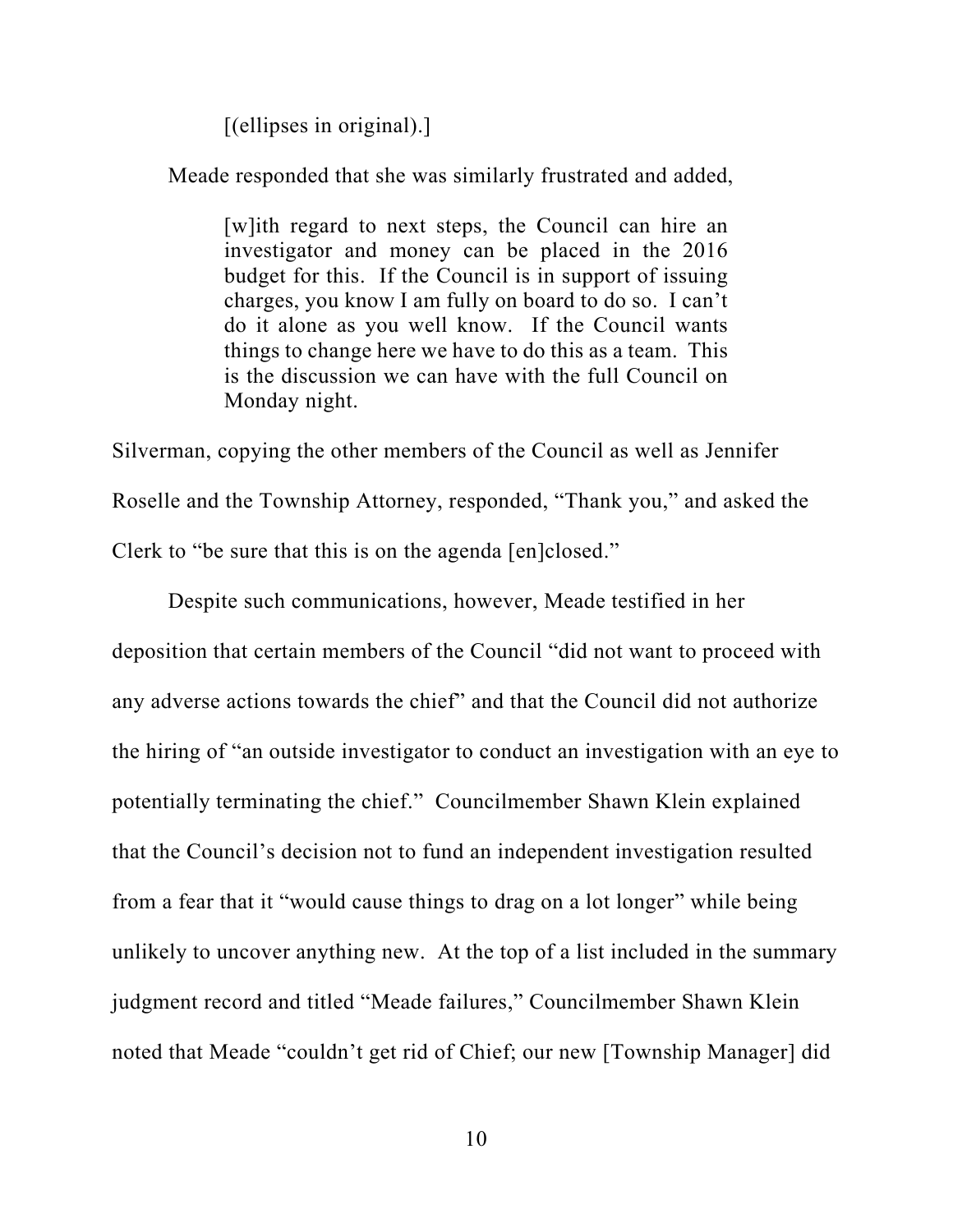it in a couple of months . . . and he did it based on infractions that the Chief committed while [Meade] was at her position."

In addition to noting the lack of financial support for the investigation, Meade filed a certification stating that, "[a]t or around the beginning of 2016, Councilman Al Anthony (who had become Mayor of defendant Livingston at that time) suggested to me that maybe Chief Handschuch did not like reporting to a woman and should report to him as the Mayor instead," a claim that Anthony disputed in his deposition.

In November 2016, after a 4-1 vote, the Township Council passed a Resolution removing Meade from her position.

Meade does not appear to dispute that the Township Council took the procedural steps necessary to terminate her public employment. In their respective statements regarding the material facts of the case, the parties agreed that "[t]here is no dispute that Meade received the 'Rice Notices,'4 that her employment was discussed by the Township Council in an executive session, she was represented by counsel, [and] she was presented with the

<sup>&</sup>lt;sup>4</sup> See Rice v. Union Cnty. Reg'l High Sch. Bd. of Educ., 155 N.J. Super. 64, 73 (App. Div. 1977) (holding that, for public employees to be able to exercise the right granted them by the Open Public Meetings Act to request a public hearing when their employment rights might be adversely affected, they must be given "reasonable advance notice so as to enable them to (1) make a decision on whether they desire a public discussion and (2) prepare and present an appropriate request in writing").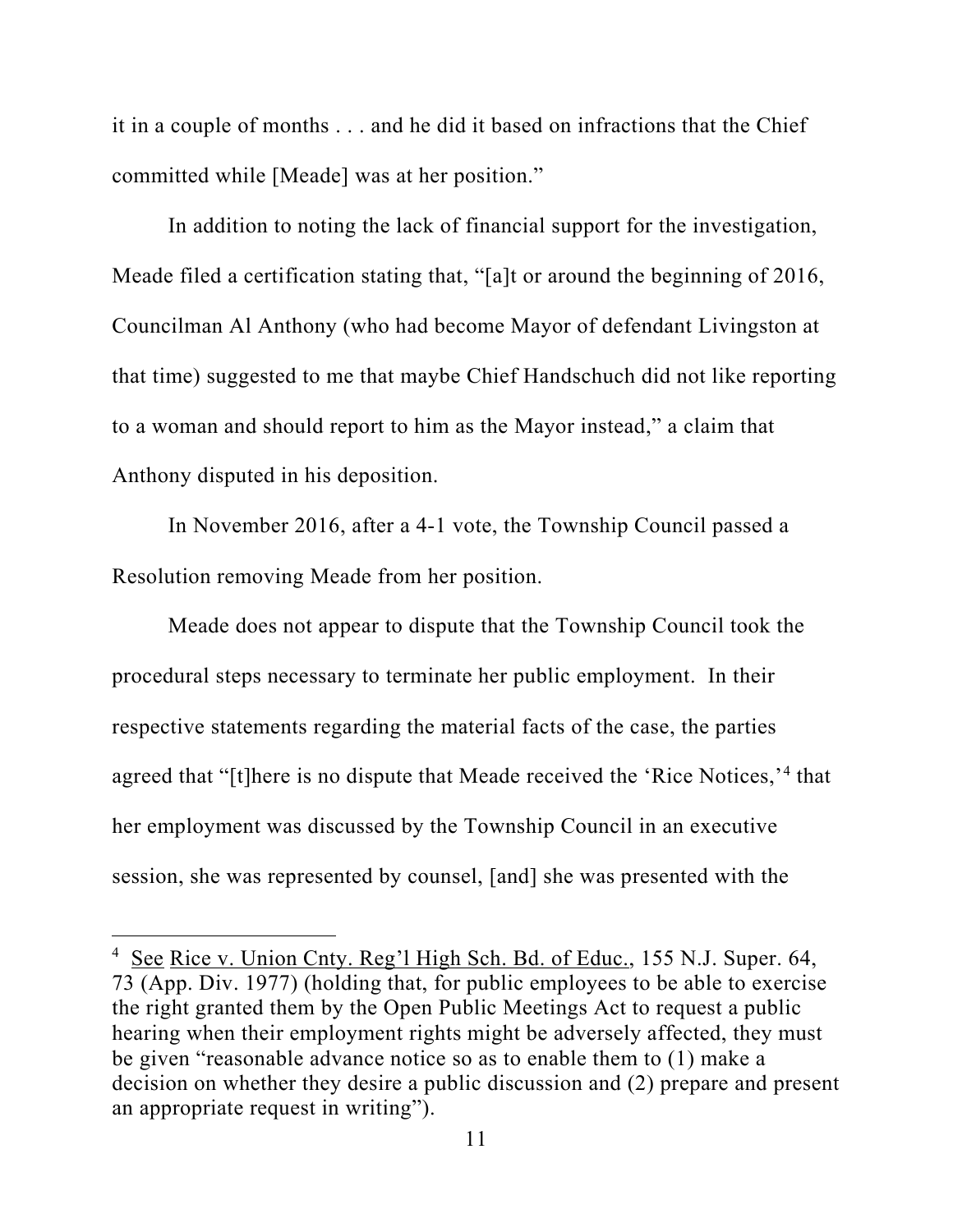reasons the Township Council sought her termination"; Meade also received

"the opportunity to present or provide a statement to the Council." The

dispute, instead, centers on the reasons for Meade's removal.

The November 16, 2016 Council Resolution explains the decision to terminate Meade's employment for cause as follows:

> [t]he reasons for Ms. Meade's termination include her failure to timely keep the Council informed as to issues concerning the Township; her prioritization of budget items based upon her preferences rather than the preferences of the Council; her lack of responsiveness to Township residents; her failure to effectively pursue shared service agreements with other communities; and her failure to effectively manage the Township's employees[.<sup>5</sup>]

On the last point, Councilmember Klein testified to the following about Meade's difficulties in supervising Handschuch: Handschuch often failed to show up for work; that he picked favorites, leading to poor morale; that "there were tremendous problems with customer service"; that the Council asked Meade to ensure that the tint was removed from the windows of police cars, which "wasn't done"; and that the Council directed Meade to make sure the town's stray cat problem -- for which the Chief and his staff were responsible

<sup>5</sup> Similar notes were included in the Council's year-end review of Meade's performance as Township Manager for 2015, in which Meade received overall performance ratings by the five members of the Council of "Unsatisfactory" (two members), "Needs Improvement" (one member); "Fully Satisfactory (one member); and "Distinguished" (one member).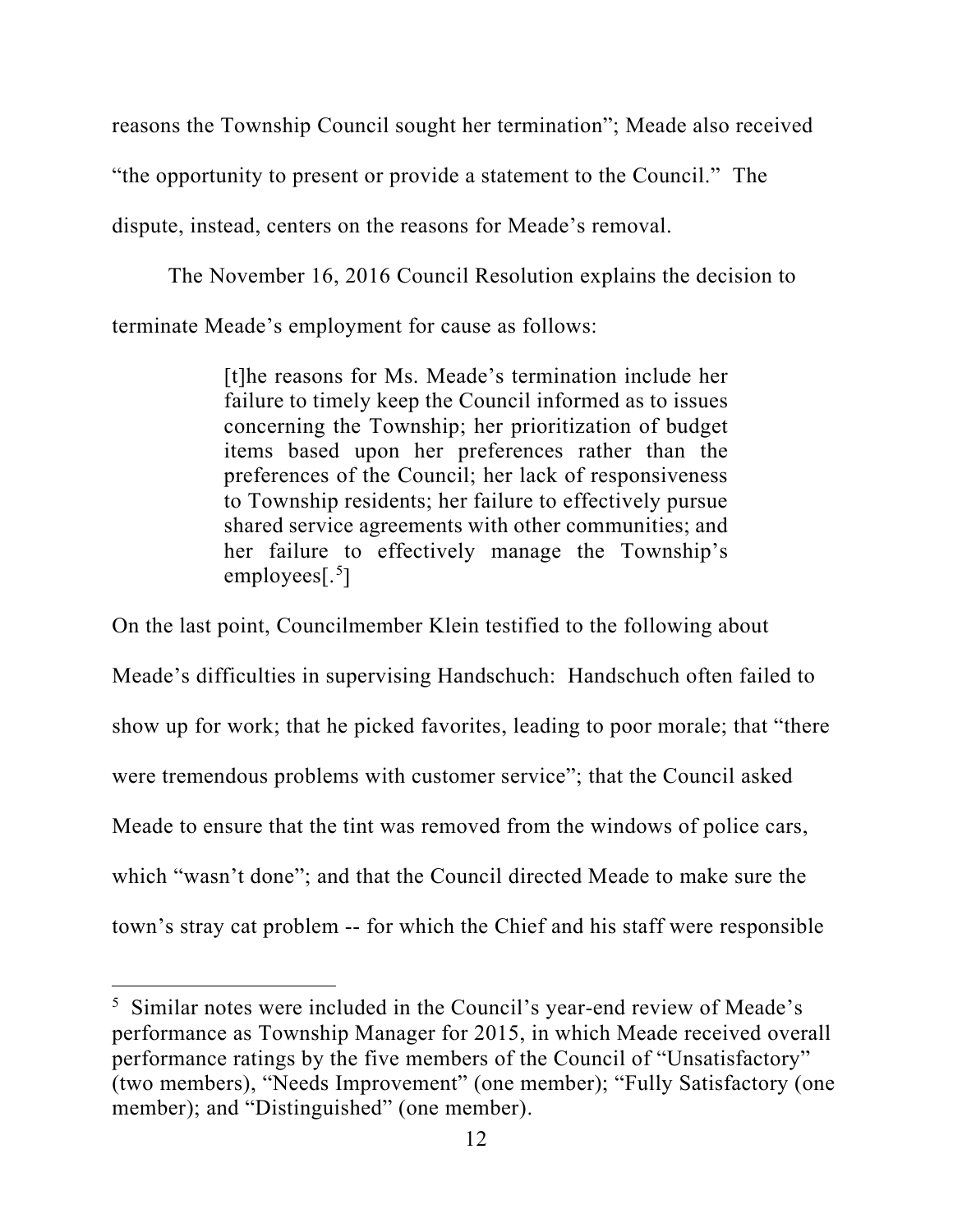"because the animal control officer is a police officer or under the aegis of the policed department" -- but Meade "didn't take care of it, [and] the [C]hief didn't take care of it." In his list titled "Meade failures," Klein noted that Meade "[c]ouldn't fix Chief -- our copy of legal does show Chief's failures over and over but she could not get him to shape up -- that was her failure too." As noted above, Meade contests as false or misleading the reasons cited for her dismissal, including those related to her supervision of Handschuch, and argues that they were pretext.

After Meade's termination, Livingston used an outside headhunter to find a replacement, and there were women who applied for and were interviewed by Livingston for the Township Manager position. However, according to Councilmember Meinhardt, "[t]here [were] no qualified female employee[s] that were sufficient at that point . . . to make a job offer to." The town hired Gregory Bonin in 2017 and -- after Bonin's swift resignation, apparently to return to his former post, followed by a second search -- the town awarded the position to Barry Lewis. Chief Handschuch retired voluntarily after Lewis became Township Manager. Meade was the only female Township Manager in Livingston's history, and the only Township Manager to be involuntarily terminated.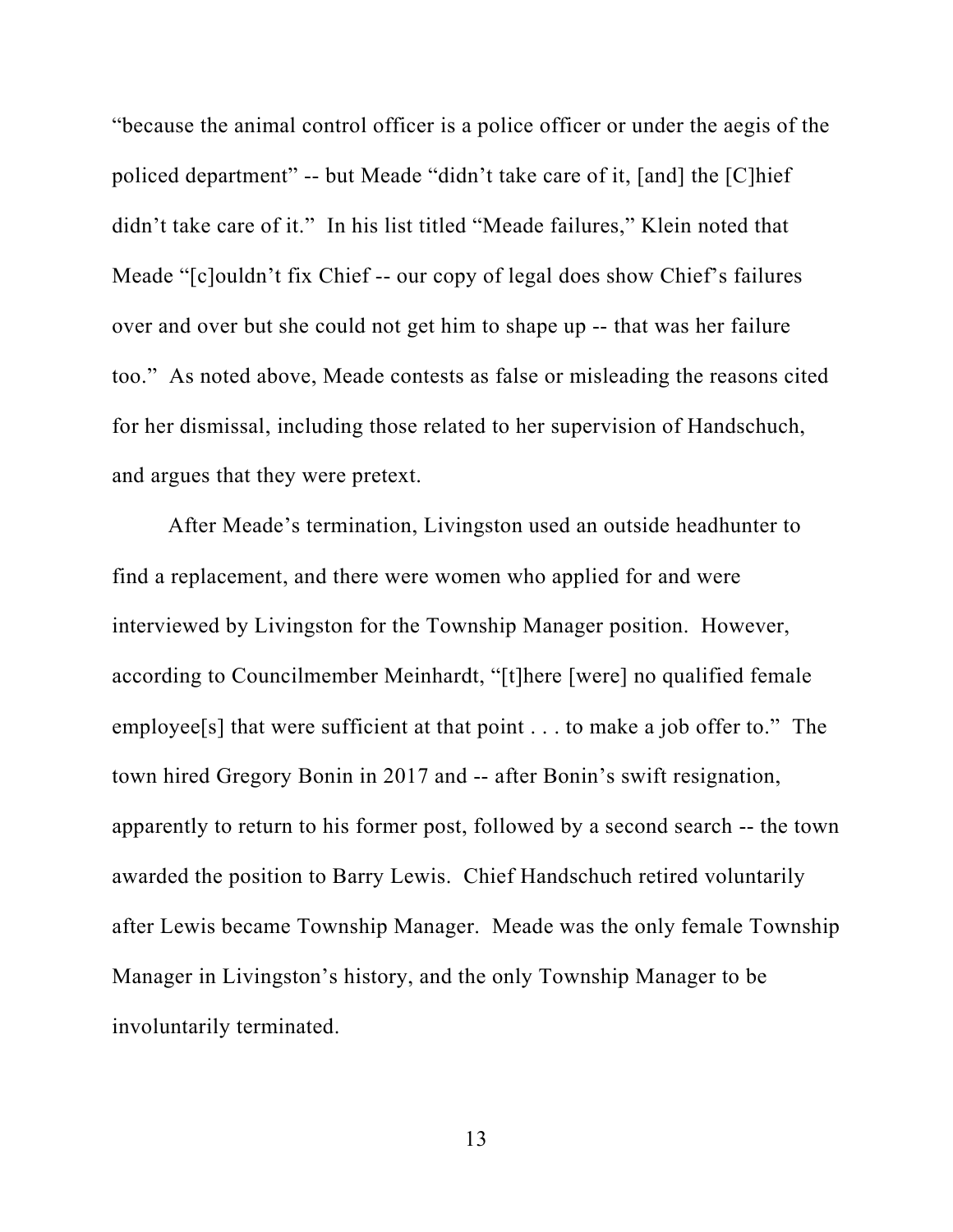B.

On January 31, 2017, Meade filed a complaint against Livingston asserting that she had been terminated based on her gender in violation of the LAD.<sup>6</sup> Specifically, Meade alleged that the Council terminated her and replaced her with a male Township Manager "to appease the sexist male Police Chief." Meade claimed that she suffered economic loss, emotional distress, harm to her career and reputation, and other compensable damages under the LAD as a result of the Council's unlawful conduct.

Livingston filed a motion for summary judgment, which the trial court granted on April 11, 2019. In its decision, the trial court noted that "the only alleged discrimination -- this arguable discrimination comes from plaintiff's conflict with the Chief of Police." The court stressed that "the Chief was subordinate to the plaintiff" and that "[p]laintiff and plaintiff alone had the authority to terminate the Chief of Police." Rejecting "[p]laintiff['s] argument [that] the decision makers were explicitly aware that gender bias played a role in creating the situation that was causing them to consider Miss Meade's dismissal," the court found "no evidence of any pretextual behavior" and "no legitimate explanation regarding the grievances or commentary with regards to

<sup>&</sup>lt;sup>6</sup> Meade's complaint also named the four members of the Council who voted to terminate her employment, but her claims against them were dismissed with prejudice via consent order in October 2018.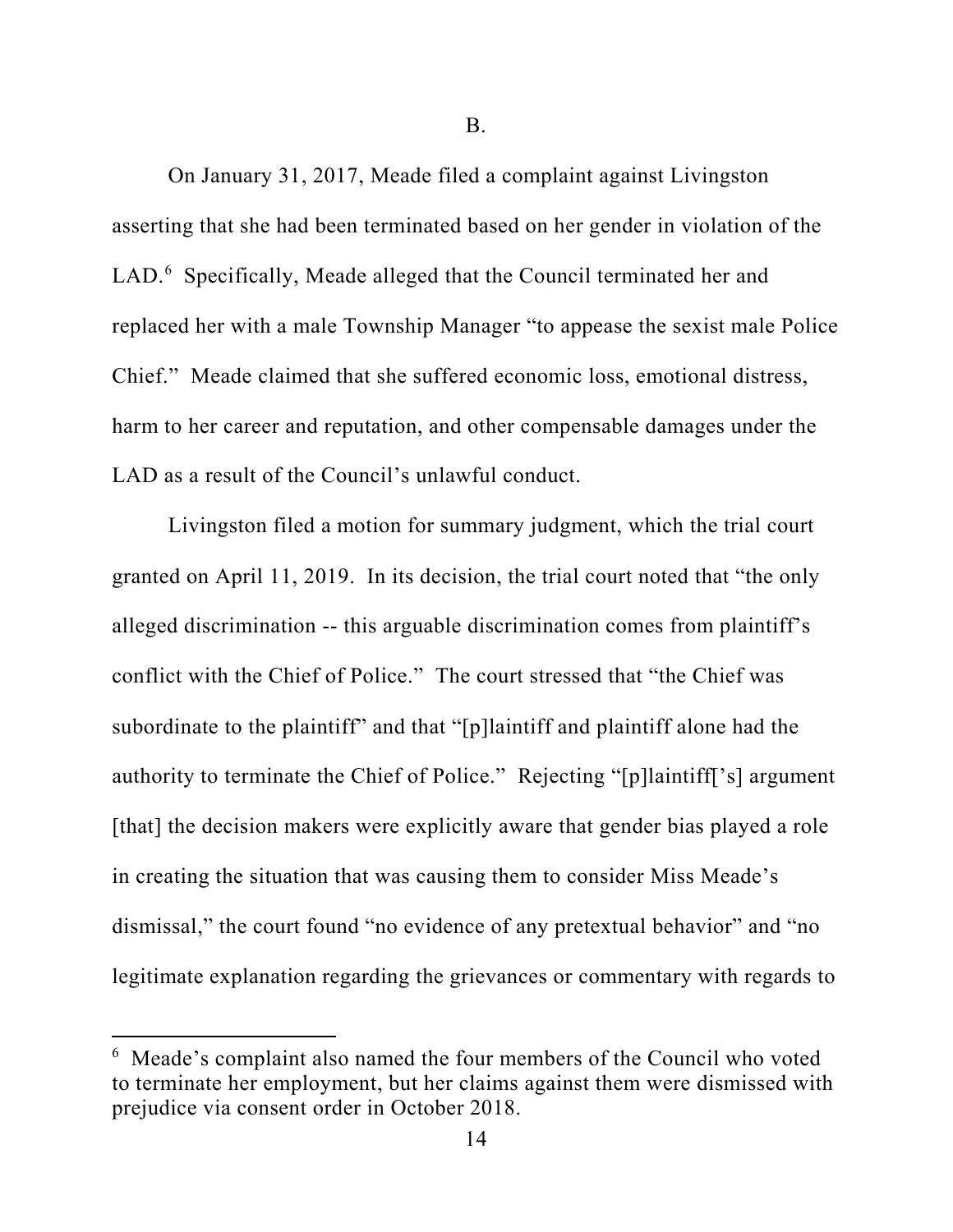her performance as Town Manager." The court concluded, "We have a situation where an employee was terminated because of poor work performance after [eleven] years of service in the position, [and] the record is devoid of any gender discrimination related to this termination."

Meade appealed, and the Appellate Division affirmed in an unpublished opinion. The Appellate Division found that Meade failed to discipline or correct the Chief's behavior and rejected her argument that "she was impeded by the Council in taking action against the Chief because the Council did not authorize an expenditure for an independent investigation of the Chief's performance." The court reasoned that "an outside investigation corroborating such shortcomings ultimately may have been helpful for defending, after the fact, a decision to remove or discipline the Chief"; it stressed, however, that "such an investigation was not mandatory. The Council had the discretion to not allocate public funds from the municipal budget for this purpose. Plaintiff already possessed the sole authority to discharge or discipline the Chief."

The appellate court also found that Meade's theory of liability under the LAD was "upside down," noting that Meade failed to allege that the Chief created a hostile work environment or that the Council failed to address such a situation. In the court's view, "any discrimination here came from below plaintiff, not above her. She had the authority to eliminate the problem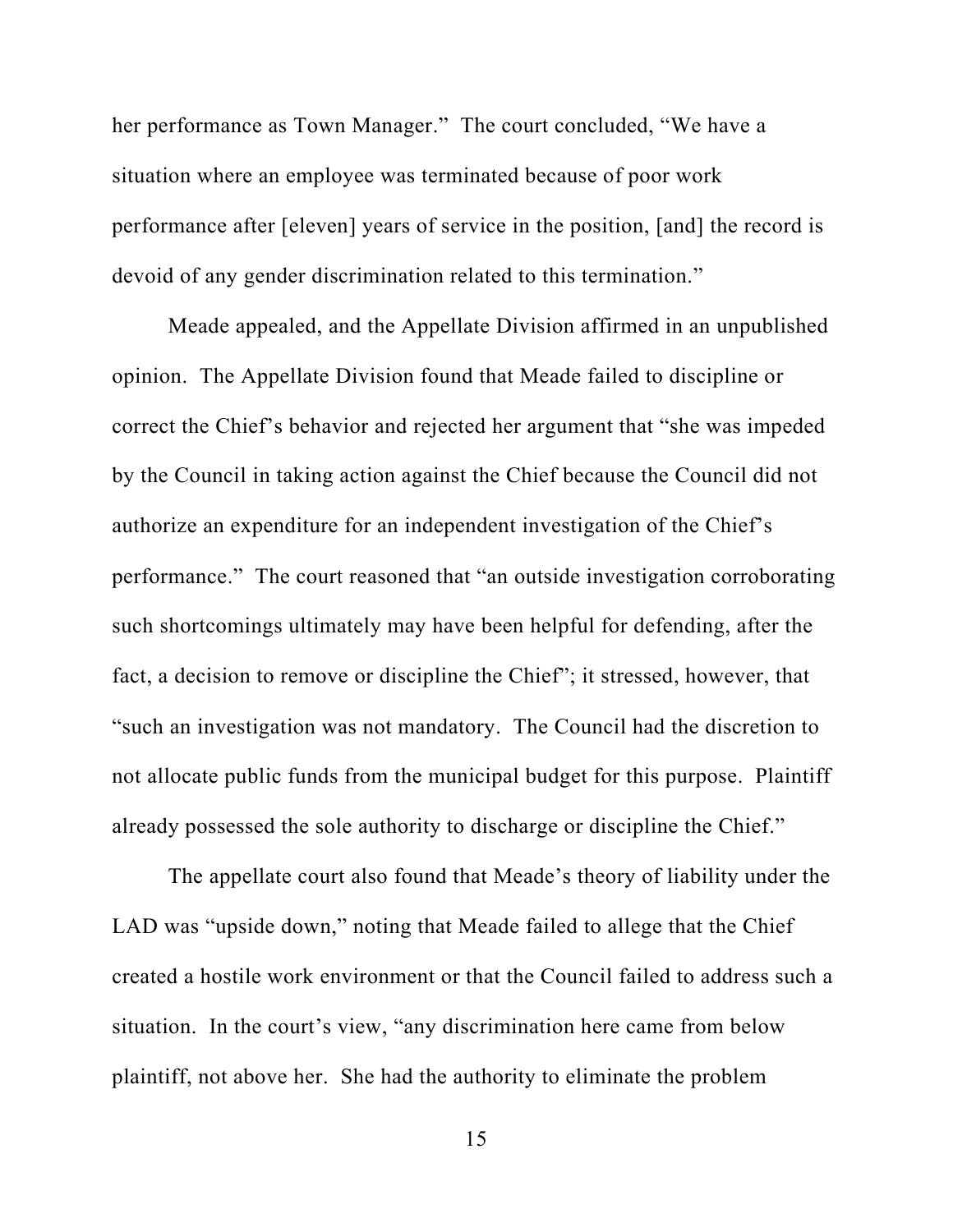herself." The Appellate Division held that under the circumstances presented, "the trial judge appropriately found Meade's LAD claim unviable." Emphasizing the Township's "ample non-pretextual reasons that justified ending [Meade's] tenure as Township Manager," the court found that "[t]he Council did not engage in gender discrimination by letting her go."

We granted Meade's petition for certification. 245 N.J. 591 (2021). We also granted the National Employment Lawyer's Association of New Jersey (NELA) leave to appear as amicus curiae.

## II.

#### A.

The parties and NELA make the following arguments regarding Livingston's liability under the LAD and whether summary judgment was improperly granted.

Meade argues that the trial court erred in distinguishing LAD case law on the basis that Handschuch was Meade's subordinate. Meade posits that "[t]he analysis . . . applies with equal force and logic where the actor that tainted the adverse employment decision with discriminatory animus was a subordinate of the plaintiff employee who was subjected to the adverse employment action." Meade asserts that the trial and appellate courts failed to address the substantial proofs offered to support her gender discrimination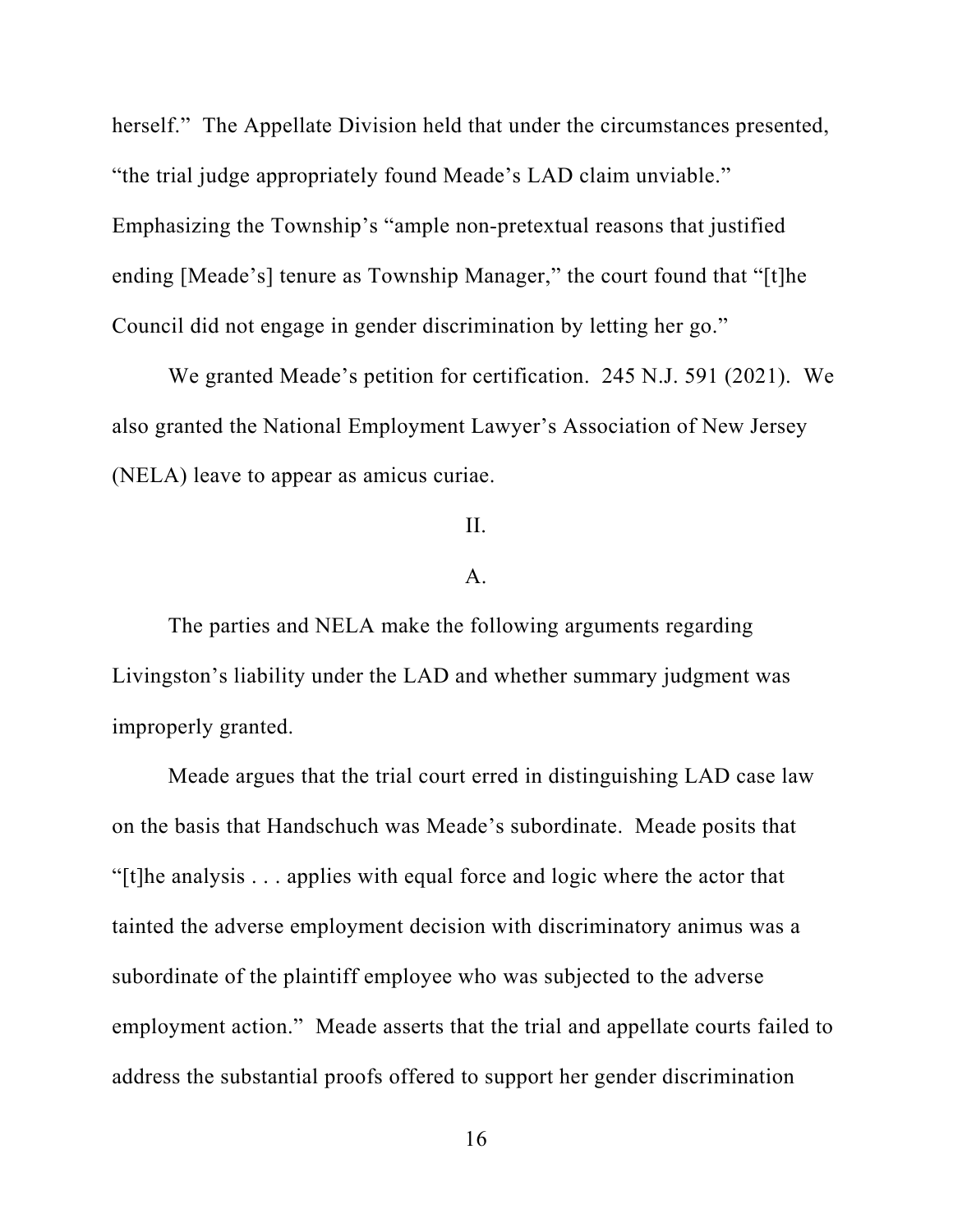claim and that a reasonable jury could find that the Council was influenced by Handschuch's discriminatory views when it decided to terminate Meade.

NELA, as amicus, echoes Meade's arguments that summary judgment was improperly granted. Additionally, both Meade and NELA urge this Court to adopt the cat's paw theory<sup>7</sup> of liability in finding Livingston liable.

Livingston posits that this is not a case for the Court to adopt the cat's paw theory of liability because Meade cannot show that Handschuch had the ability to, and did indeed, influence the Council in their decision to terminate Meade. Livingston contends that summary judgment was appropriate because Meade was terminated for her poor performance and failure to discipline Handschuch and argues that Meade failed to show that Livingston's reasons for her termination were pretextual.

#### III.

## A.

Because the trial court dismissed Meade's claim on summary judgment, we review that decision de novo and apply the same standard that governs the

<sup>&</sup>lt;sup>7</sup> The "cat's paw" theory of liability in the context of employment discrimination "refers to a situation in which a biased subordinate, who lacks decisionmaking power," uses the decisionmaker as a pawn to deliberately cause an adverse employment action against another. Marshall v. Rawlings Co. LLC, 854 F.3d 368, 377 (6th Cir. 2017) (quoting EEOC v. BCI Coca-Cola Bottling Co. of L.A., 450 F.3d 476, 484 (10th Cir. 2006)).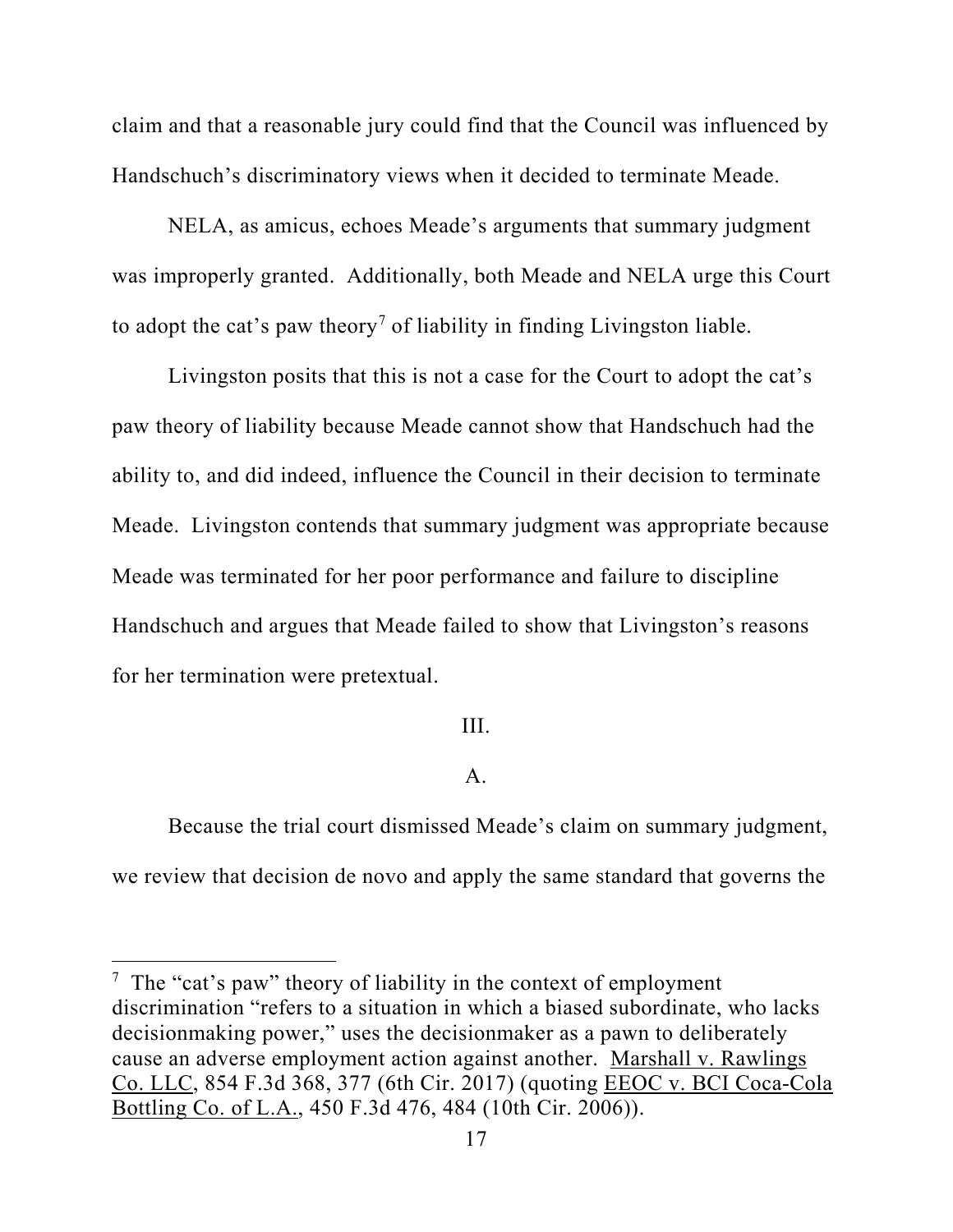trial court. State v. Anderson, 248 N.J. 53, 67 (2021). Summary judgment is appropriate "if the pleadings, depositions, answers to interrogatories and admissions on file, together with the affidavits, if any, show that there is no genuine issue as to any material fact challenged and that the moving party is entitled to a judgment or order as a matter of law." R. 4:46-2(c). "To decide whether a genuine issue of material fact exists, the trial court must 'draw[] all legitimate inferences from the facts in favor of the non-moving party." Friedman v. Martinez, 242 N.J. 450, 472 (2020) (alteration in original) (quoting Globe Motor Co. v. Igdalev, 225 N.J. 469, 480 (2016)). The court must "consider whether the competent evidential materials presented, when viewed in the light most favorable to the non-moving party, are sufficient to permit a rational factfinder to resolve the alleged disputed issue in favor of the non-moving party." Brill v. Guardian Life Ins. Co. of Am., 142 N.J. 520, 540 (1995).

"The court's function is not 'to weigh the evidence and determine the truth of the matter but to determine whether there is a genuine issue for trial.'" Rios v. Meda Pharm., Inc., 247 N.J. 1, 13 (2021) (quoting Brill, 142 N.J. at 540). If "the evidence 'is so one-sided that one party must prevail as a matter of law,'" summary judgment is proper. Brill, 142 N.J. at 540 (quoting Anderson v. Liberty Lobby, Inc., 477 U.S. 242, 252 (1986)). However,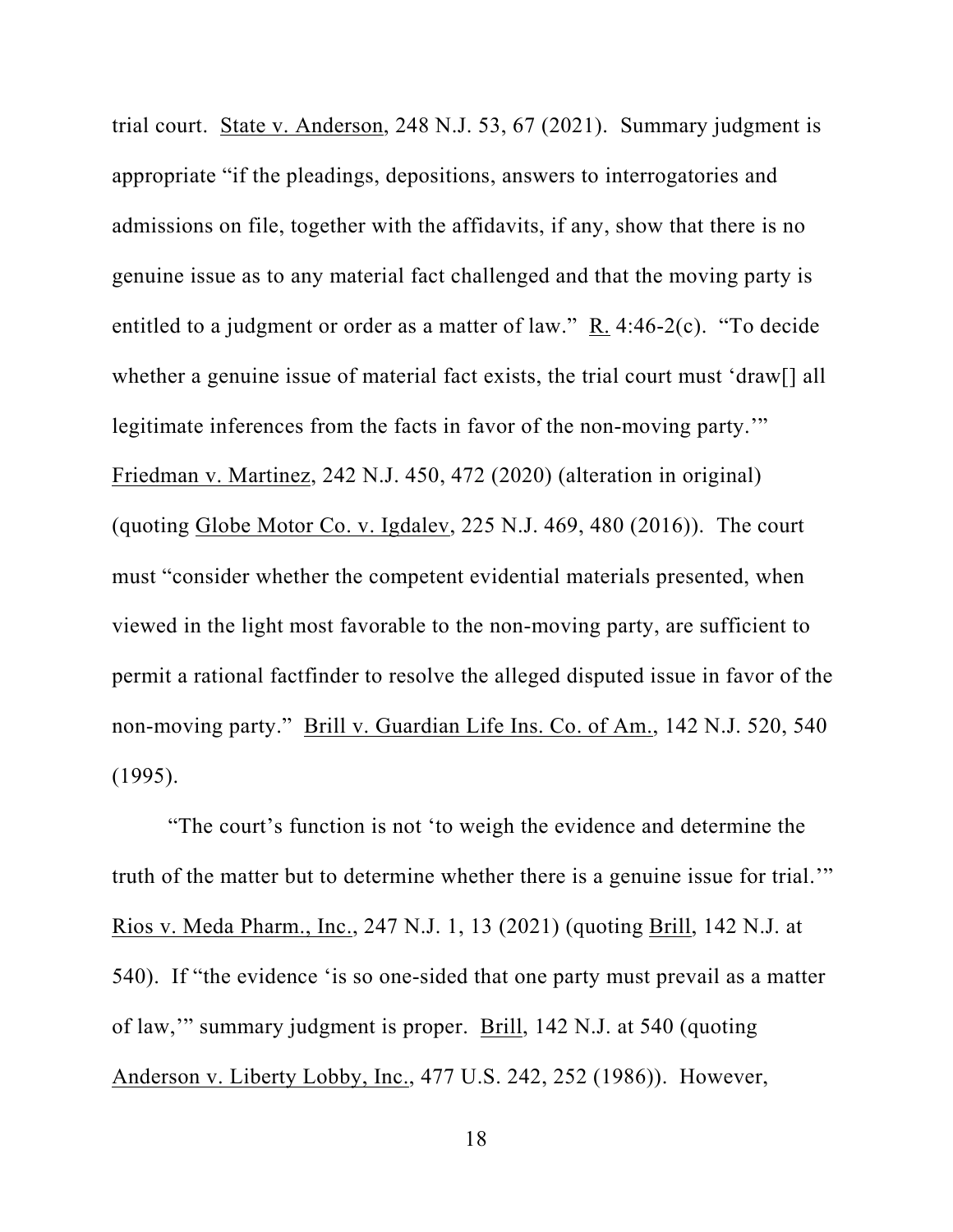summary judgment "is not meant 'to shut a deserving litigant from . . . trial."

Friedman, 242 N.J. at 472 (quoting Brill, 142 N.J. at 540).

B.

Meade brought her claim against Livingston under the LAD. The LAD's

goal is "nothing less than the eradication of the cancer of discrimination."

Raspa v. Off. of Sheriff of Gloucester, 191 N.J. 323, 335 (2007) (quoting

Fuchilla v. Layman, 109 N.J. 319, 334 (1988)). The LAD prohibits

discrimination and makes it unlawful

[f]or an employer, because of the race, creed, color, national origin, ancestry, age, marital status, civil union status, domestic partnership status, affectional or sexual orientation, genetic information, pregnancy or breastfeeding, sex, gender identity or expression, [or] disability . . . to refuse to hire or employ or to bar or to discharge . . . from employment such individual or to discriminate against such individual in compensation or in terms, conditions or privileges of employment . . . .

[N.J.S.A. 10:5-12(a) (emphasis added).]

"The law is thus intended to protect 'the civil rights of individual aggrieved employees' as well as 'the public's strong interest in a discrimination-free workplace.'" Rios, 247 N.J. at 9 (quoting Lehmann v. Toys 'R' Us, 132 N.J. 587, 600 (1993)). Therefore, "[t]he LAD is remedial legislation that should be liberally construed to advance its purposes." Id. at 10.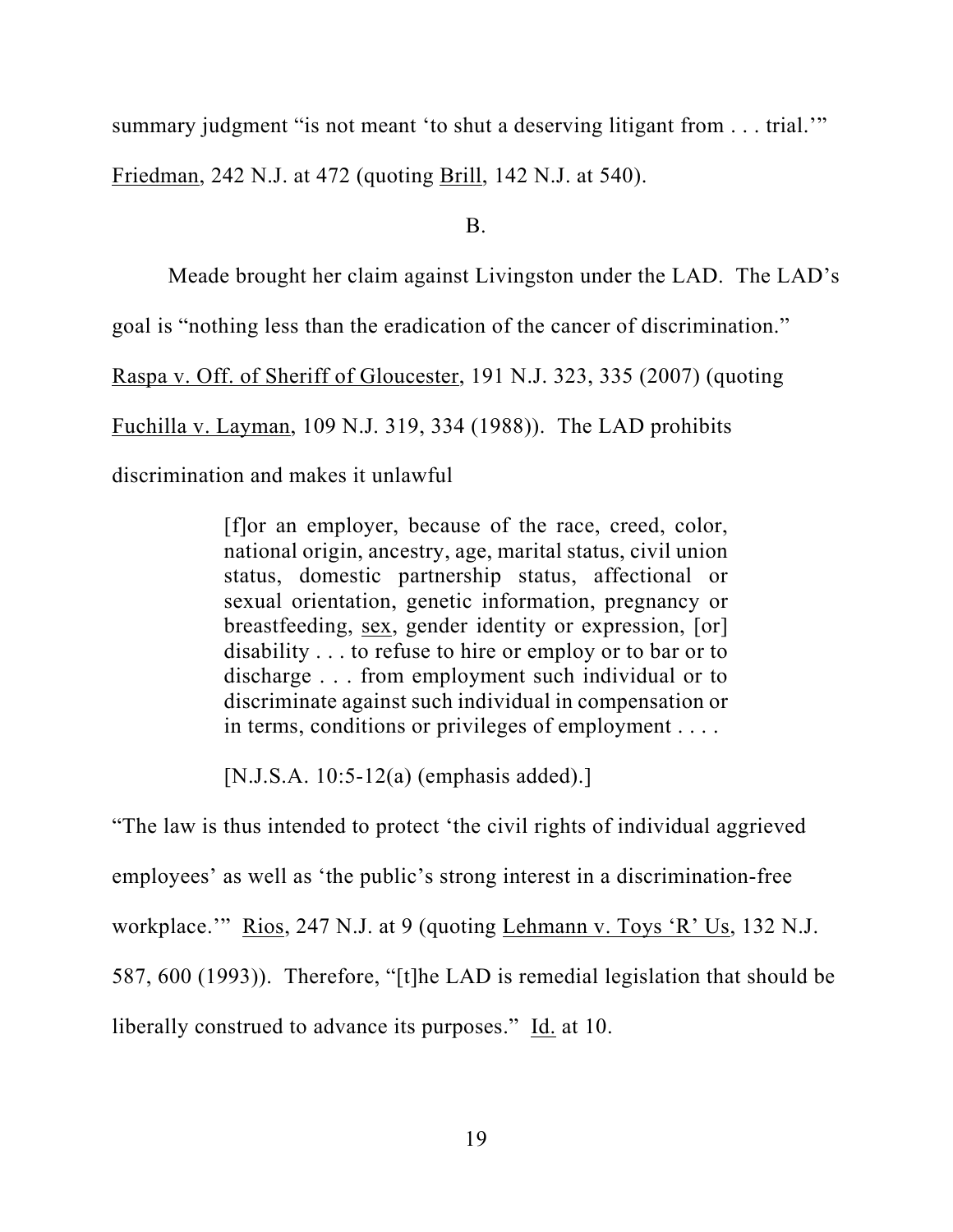To analyze employment discrimination claims brought under the LAD, New Jersey has adopted the "procedural burden-shifting methodology" set forth in McDonnell Douglas Corp. v. Green, 411 U.S. 792, 802-04 (1973). Zive v. Stanley Roberts, Inc., 182 N.J. 436, 4-47 (2005). Under that burdenshifting analysis,

> (1) the plaintiff must come forward with sufficient evidence to constitute a prima facie case of discrimination; (2) the defendant must then show a legitimate nondiscriminatory reason for its decision; and (3) the plaintiff must then be given the opportunity to show that defendant's stated reason was merely a pretext or discriminatory in its application.

> [Henry v. Dep't of Hum. Servs., 204 N.J. 320, 331 (2010) (quoting Dixon v. Rutgers, 110 N.J. 432, 442  $(1988)$ ).]

It is thus the plaintiff who bears the burden to establish a prima facie discrimination claim. Victor v. State, 203 N.J. 383, 408 (2010). To establish a prima facie case of gender discrimination, a plaintiff must show that plaintiff: " $(1)$ ... was in [a] protected group; (2)... was performing [a] job at a level that met [the] employer's legitimate expectations; (3) [that plaintiff] nevertheless was fired; and (4) [that] the employer sought someone to perform the same work after [plaintiff] left." Zive, 182 N.J. at 450.

Significantly, "[t]he evidentiary burden at the prima facie stage is 'rather modest: it is to demonstrate to the court that plaintiff's factual scenario is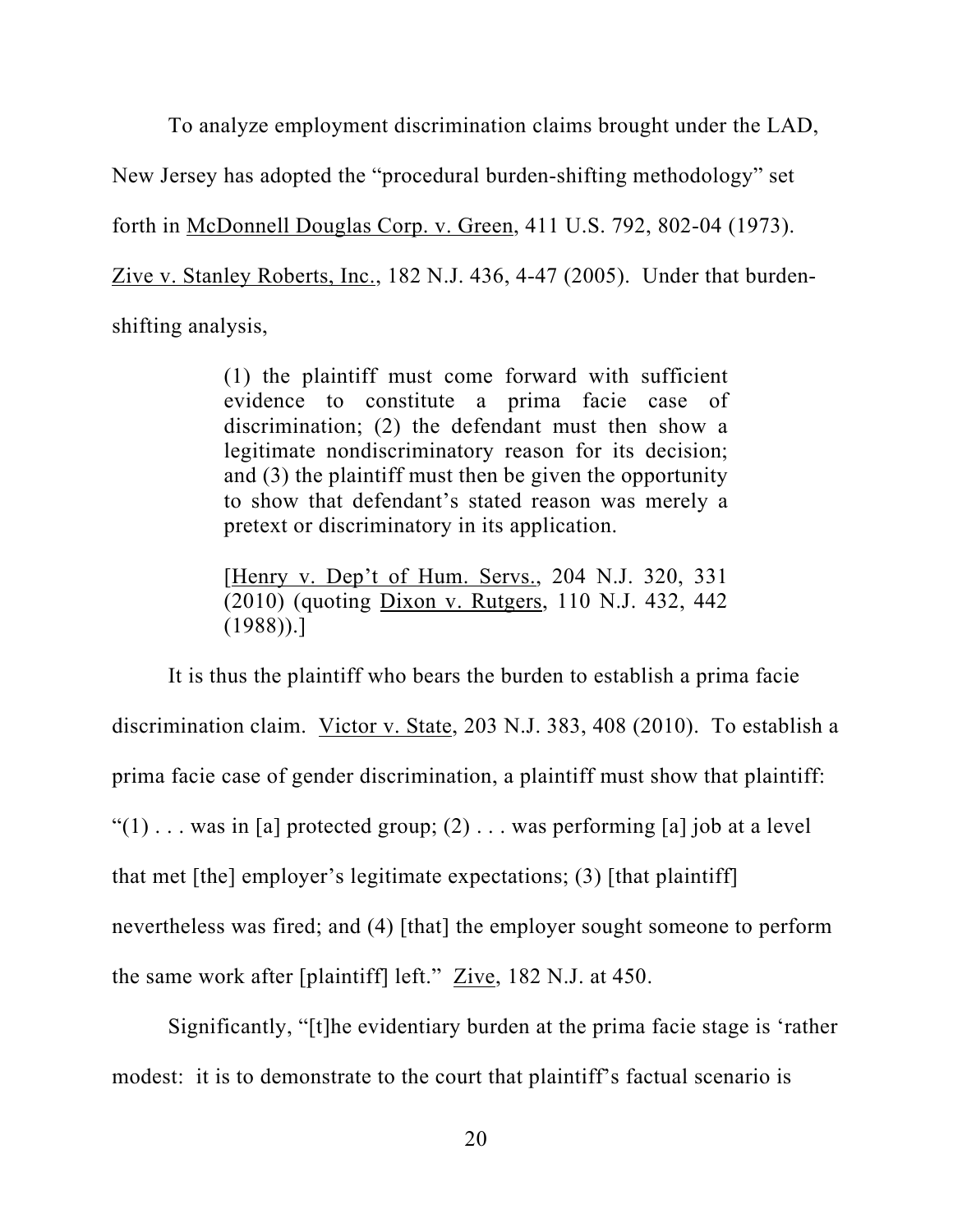compatible with discriminatory intent -- i.e., that discrimination could be a reason for the employer's action.'" Id. at 447 (quoting Marzano v. Comput. Sci. Corp., 91 F.2d 497, 508 (3d Cir. 1996)). "[T]he prima facie case is to be evaluated solely on the basis of the evidence presented by the plaintiff, irrespective of defendants' efforts to dispute that evidence." Id. at 448. "All that is necessary is that the plaintiff produce evidence showing that she was actually performing the job prior to the termination." Id. at 454. "That evidence can come from records documenting the plaintiff's longevity in the position at issue or from testimony from the plaintiff or others that she had, in fact, been working within the title from which she was terminated." Id. at 455. And when "the employer moves for a directed verdict based on the employee's failure to establish a prima facie case, the employee's evidence is also entitled to all legitimate inferences that derive therefrom." Zive, 182 N.J. at 448-49 (citing  $R. 4:37-2(b)$ ).

Once the plaintiff makes that prima facie showing, the burden then shifts to the employer. See Henry, 204 N.J. at 331. Indeed, "[e]stablishment of a prima facie case gives rise to a presumption that the employer unlawfully discriminated against the employee." Bergen Com. Bank v. Sisler, 157 N.J. 188, 210 (1999). When the employer produces evidence of legitimate, nondiscriminatory reasons for the employment action it took, the presumption of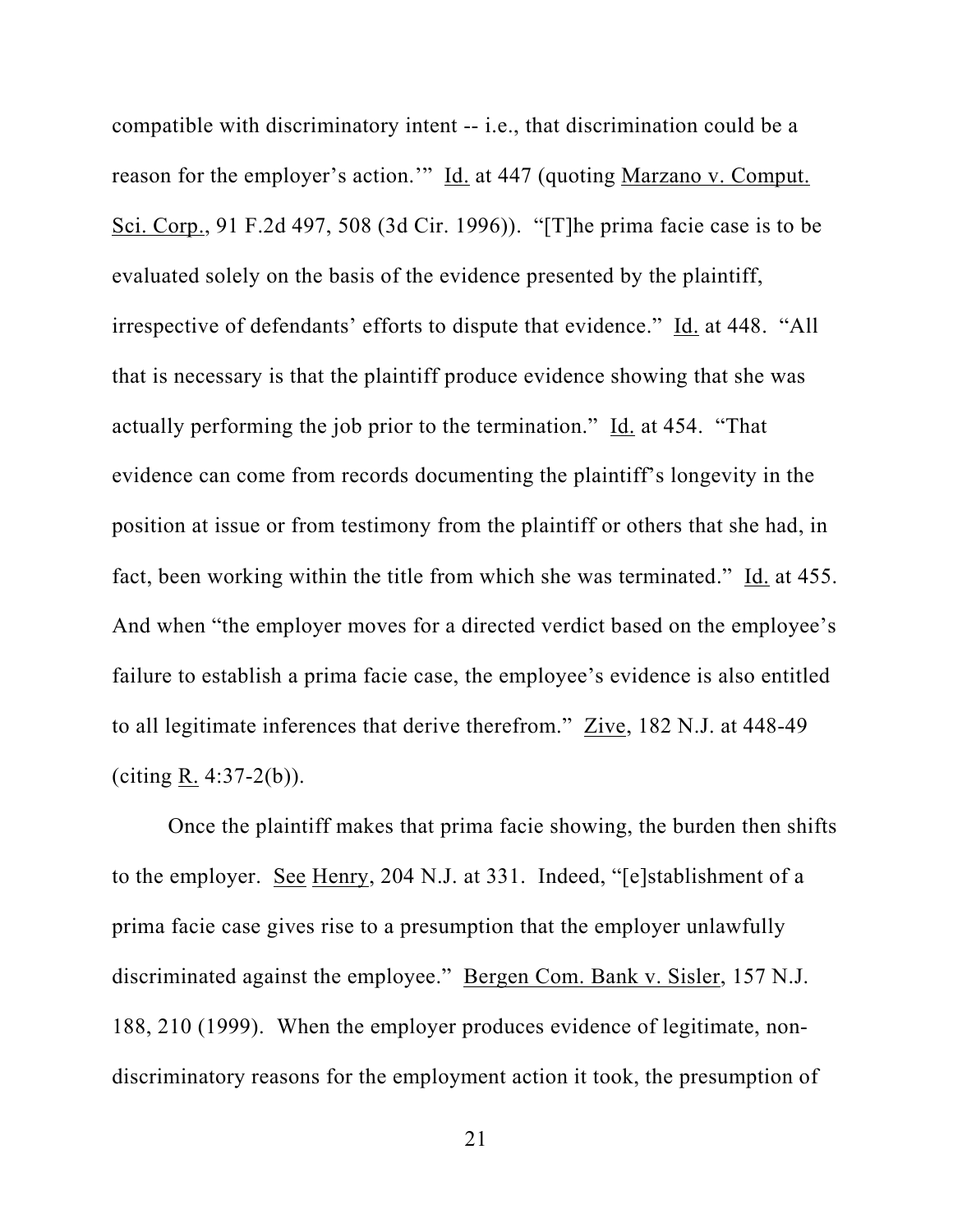unlawful discrimination disappears. Id. at 211 (citing St. Mary's Honor Ctr. v. Hicks, 509 U.S. 502, 507-08 (1993)).

Finally, "[i]n the third stage of the burden-shifting scheme," the employee must "prove by a preponderance of the evidence that the reason articulated by the employer was merely a pretext for discrimination and not the true reason for the employment decision." Id. at 449.

"Although the burden of production shifts throughout the process, the employee at all phases retains the burden of proof that the adverse employment action was caused by purposeful or intentional discrimination." Sisler, 157 N.J. at 211 (citing Tex. Dep't of Cmty. Affs. v. Burdine, 450 U.S. 248, 256 (1981)). "In meeting that burden, the 'plaintiff need not prove that [gender] was the sole or exclusive consideration' in the [employer's termination decision]; rather, [plaintiff] need only show 'by a preponderance of the evidence that it made a difference' in that decision." Ibid. (quoting Murray v. Newark Hous. Auth., 311 N.J. Super. 163, 174 (Law Div. 1998)).

## IV.

#### A.

Considering the facts of this case in the light most favorable to Meade as the party opposing this motion, Brill, 142 N.J. at 540, we conclude that summary judgment should not have been granted.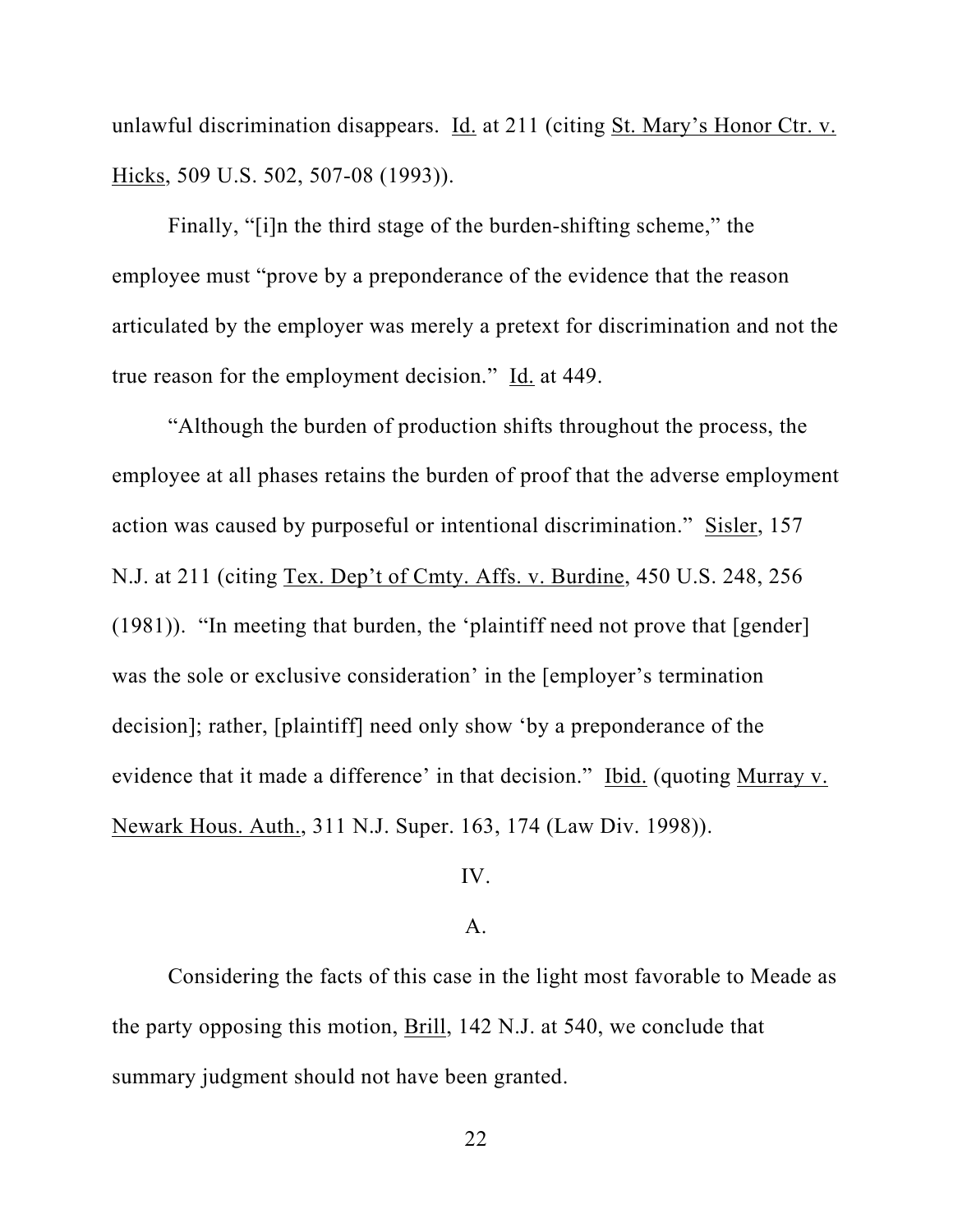First, based on the evidence, Meade established a prima facie case of gender discrimination. See Zive, 182 N.J. at 449. As a woman, Meade is a member of a protected group; she performed her job as the Township Manager for eleven years, see id. at 455 (noting that longevity in a position can constitute evidence of job performance); and she was fired by Livingston and replaced with a male Township Manager. Under the McDonnell Douglas burden-shifting test, Livingston was then required to show legitimate, nondiscriminatory reasons for its decision to terminate Meade.

Livingston asserted that its decision to terminate Meade was rooted in her poor performance in a number of areas for which she was responsible, including but not limited to her failure to supervise or discipline the Chief. In response, to survive defendant's motion for summary judgment, Meade was then required to show sufficient evidence from which a reasonable jury could conclude that Livingston's asserted reasons for terminating her were mere pretext.

Under the circumstances, Meade has presented sufficient evidence to enable a reasonable jury to reach such a finding. Both Meade and Livingston agree that Meade's relationship with the Chief was untenable. Meade offered some evidence that two of the four Councilmembers who voted to terminate her had expressed the view that the Chief refused to accept a woman as his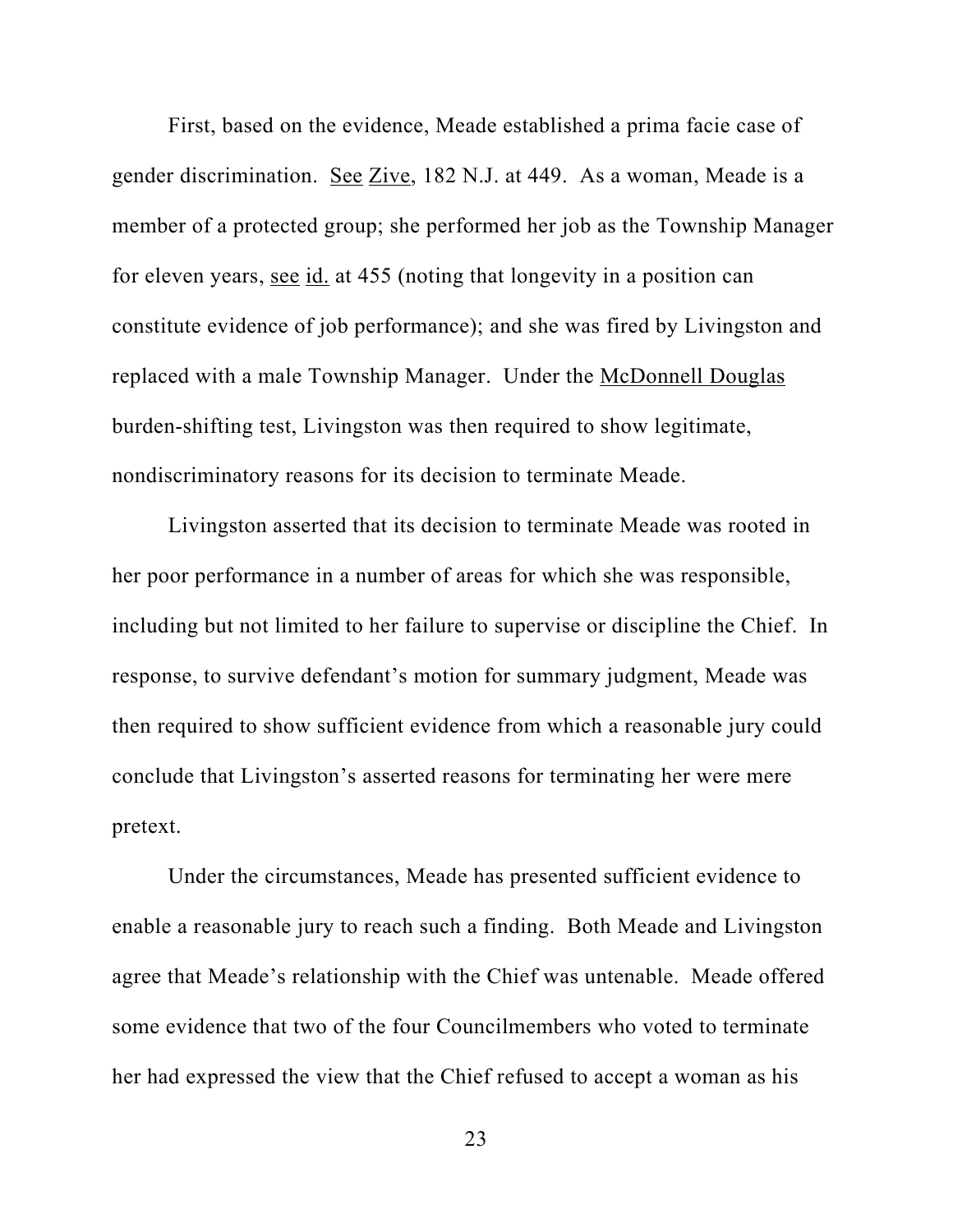supervisor and that one of them had shared that concern with the other members of the Council. Silverman acknowledged his view that the Chief took issue with reporting to a woman. Additionally, Councilmember Silverman told Councilmembers Anthony, Klein, Fernandez, and Meinhardt that "Michele [Meade] would not be having this problem if her name was Michael." Councilmember Anthony, who was the Mayor of Livingston at the time, also allegedly suggested to Meade that the Chief should report to him rather than to Meade because the Chief did not like reporting to a woman, an allegation he denied. Although the Councilmembers alleged a number of areas of dissatisfaction with Meade's performance, a reasonable jury could conclude -- in the combined light of Meade's evidence challenging the legitimacy of the other cited areas of dissatisfaction and the Council's own focus on the ongoing difficulties with Handschuch -- that Meade's gender played a role in the Council's termination of her employment, contrary to the LAD. A reasonable jury could conclude that the failure of the Council to authorize an investigation of the Chief fatally undermined Meade's ability to discipline the Chief, who had made clear to Councilmembers his gender-bias toward Meade.

We do not suggest that the intent or import of the alleged remarks by Silverman and Anthony -- or even the existence of the remark attributed to Anthony -- are beyond dispute. Shawn Klein, for example, testified that he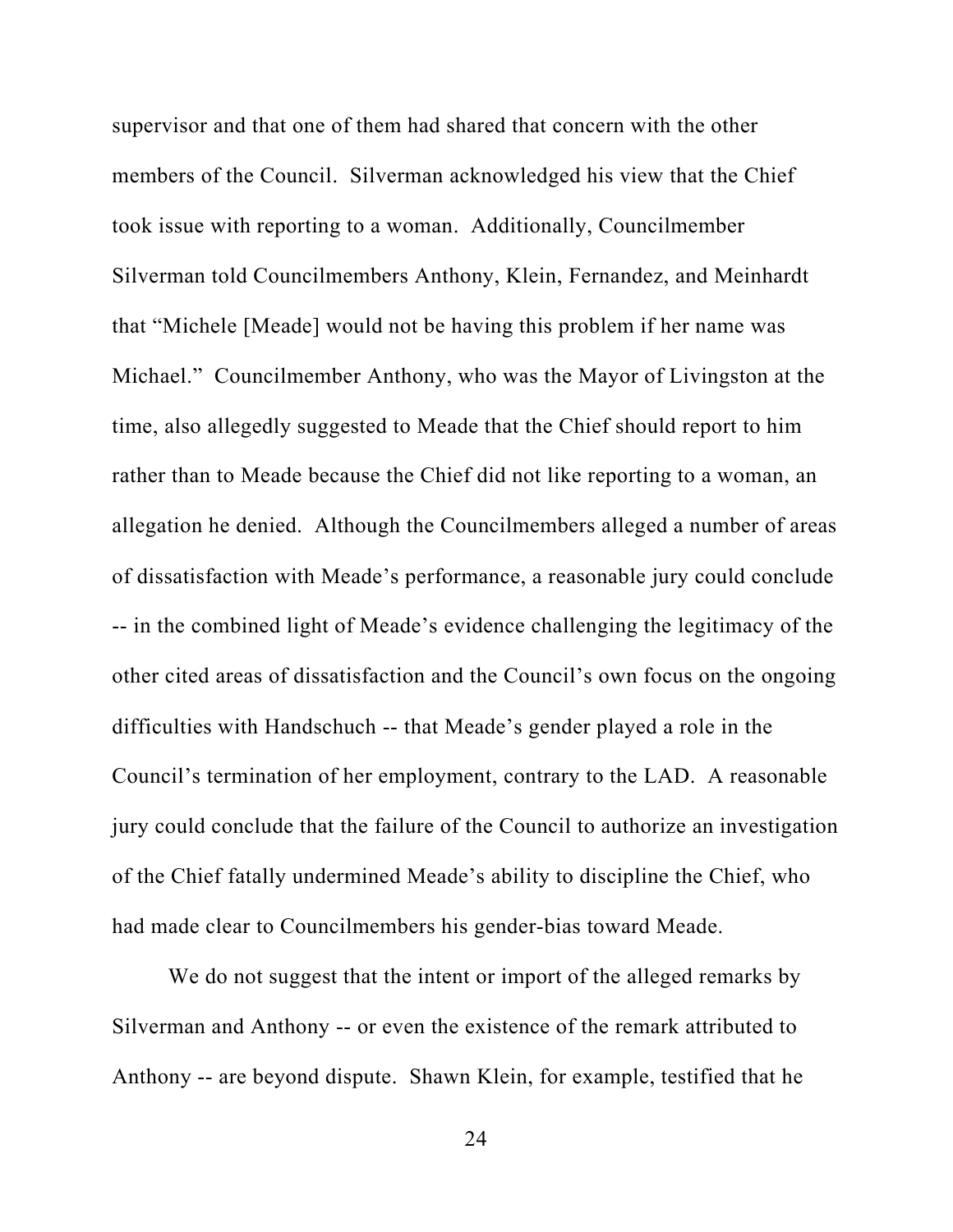viewed Silverman's comment as a joke, that he did not think it was true, and that he did not "think [Silverman] thought it was true, either," adding that "[t]he chief also didn't listen to us. We were calling him for meetings and he wouldn't -- you know, we're a bunch of guys and the chief wouldn't listen to us, either, so he wouldn't listen to anyone." It is possible that a jury, upon weighing the evidence and making credibility determinations, may likewise find the remark unrelated to the Council's employment decision. But this is the summary judgment stage, and all conflicting inferences from the facts presented must be resolved in Meade's favor.

Meade was not expected to prove that gender was the "sole or exclusive" factor in her termination at this stage; rather she needed only to show "by a preponderance of the evidence that [her gender] made a difference" in that decision. Murray, 311 N.J. Super. at 174. A reasonable jury could determine that the Council fired Meade because it believed that she was unable to control the Chief as a result of her gender, in violation of the LAD. We offer no opinion on the outcome of the case or whether the Council's decision to terminate Meade was influenced by the Chief's discriminatory beliefs, only that Meade presented sufficient evidence to create a genuine issue of material fact sufficient for a trial on the merits.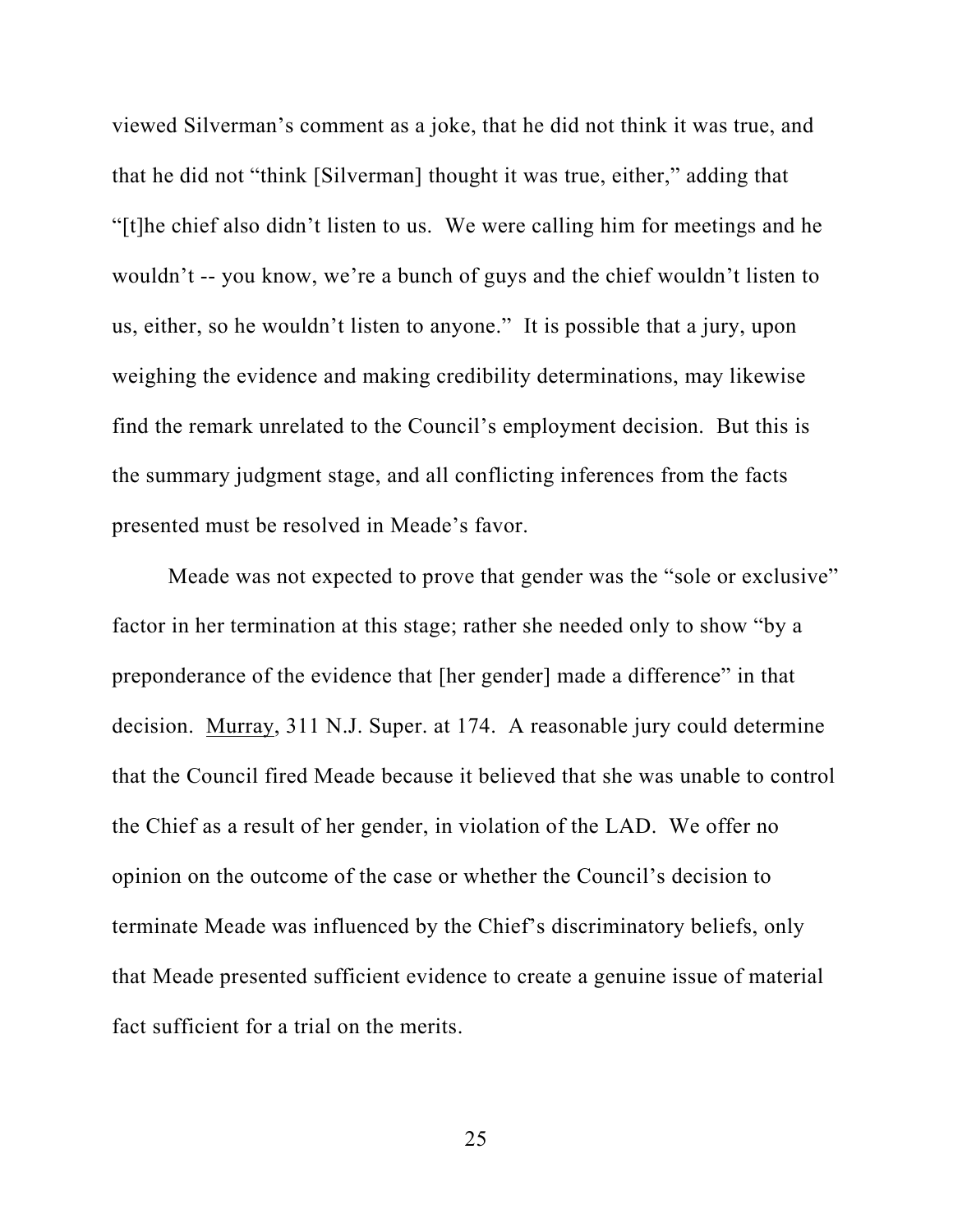In reaching that determination, we take a different view of the importance of the Township Manager's statutory powers than the trial and appellate courts.

Under Livingston's Council-Manager form of government, the Township Manager is "the chief executive and administrative officer of the municipality," N.J.S.A. 40:69A-95(a), and has the power to "[a]ppoint and remove . . . all department heads and all other officers, subordinates, and assistants, except a municipal tax assessor," id. at (c), and to "[i]nvestigate at any time the affairs of any officer or department of the municipality," id. at (h). The Council, in turn, is required to "deal with the administrative service solely through the manager and shall not give orders to any subordinates of the manager, either publicly or privately." N.J.S.A. 40:69A-91.

In addition to the Manager's statutory powers, the Livingston Township Code specifies that the Township Manager has "the power and authority to reprimand, suspend, dismiss, deduct pay [from] or reduce in rank . . . any member of the Police Division for any violation of any of the rules and regulations," including those pertaining to "[w]illful disobedience of orders," "[a]bsence without leave" or "[r]efus[al] to perform any duty [or] evasion of any duty." See Livingston Township Code § 35-10(A)(2), (8), (24).

B.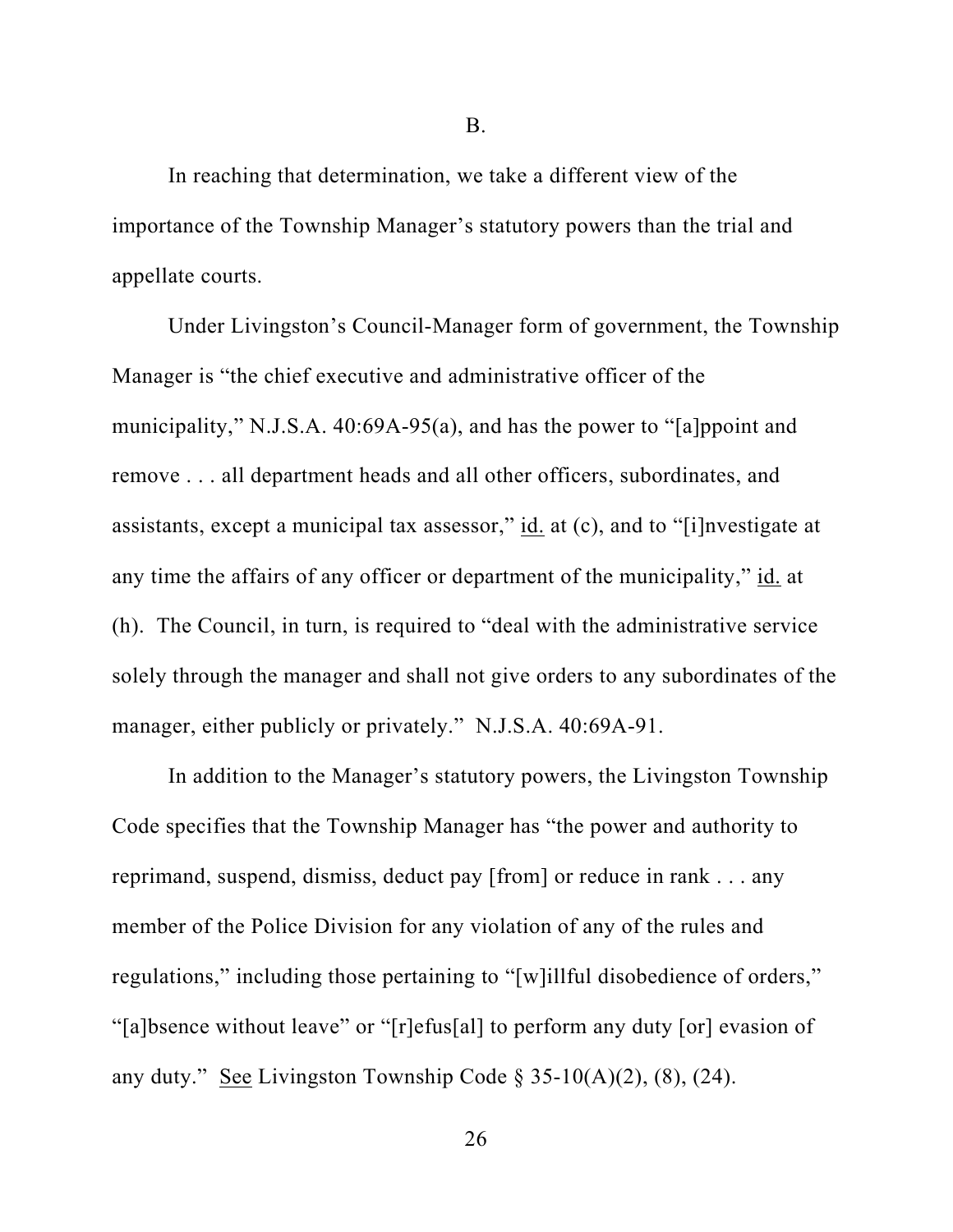However, under N.J.S.A. 40A:14-147, a permanent member or officer of the police department, such as the police chief, can be removed only for cause, must receive written notice explaining the charges against him within a set amount of time, and is entitled to a hearing before the disciplining body to contest the charges against him.

The Appellate Division concluded that N.J.S.A. 40A:14-147's for-cause requirement had been satisfied by the record evidence of the Chief's "disobedience of rules and regulations established for the government of the police department and force." (emphasis removed). But Meade has presented testimony that the Township's labor counsel took a different view of the quantum of evidence that had been amassed in support of a potential employment action against Handschuch; that counsel recommended an independent investigation; and that the Council, while directing Meade to take action against the Chief and even to do so in consultation with the labor and employment attorney, declined to grant the funds necessary for that outside investigation. From that evidence, a reasonable jury could find that Livingston impeded Meade's efforts to terminate the Chief's employment.

The fact that the statutes and municipal code provisions that grant Meade the ability to discipline or terminate Township officers, including the Chief, confer that ability in absolute terms, without the contingency of an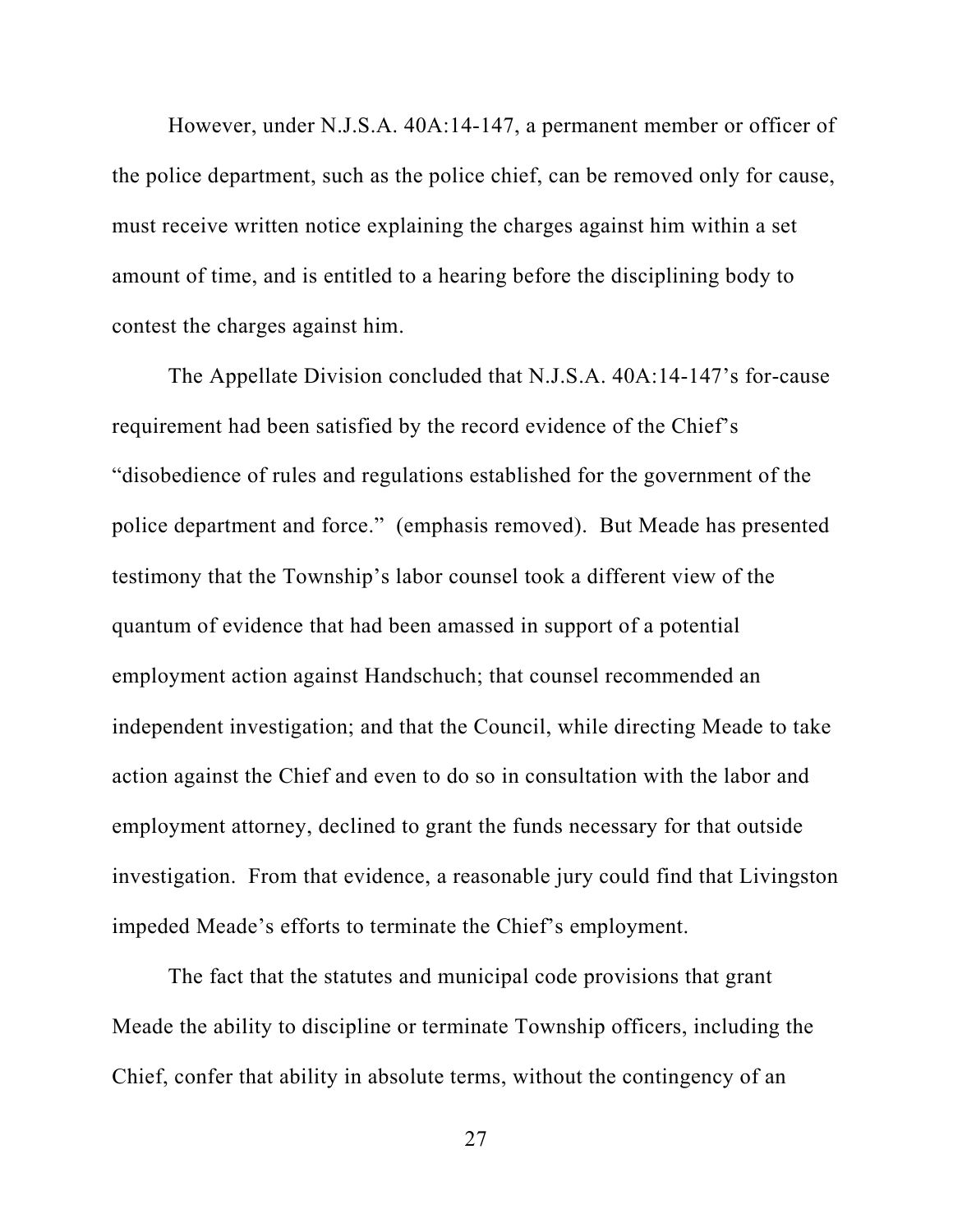investigation, is not dispositive. Counsel retained by Meade's employer advised Meade that the cause component was wanting, and a jury could reasonably find that Meade's hesitance to disregard counsel's advice and to fire the Chief without demonstrable cause was reasonable, given the risk of a potential legal challenge.

In sum, the trial and appellate courts focused primarily on the fact that a Township Manager has the legal ability to unilaterally fire the Township's Police Chief and did not consider evidence presented about counsel's advice in the light most favorable to Meade.

## C.

To the extent that Meade and the NELA urge this Court to adopt the cat's paw theory of liability, we decline to do so because this is not a cat's paw case.

The cat's paw theory of liability applies to "a situation in which a biased subordinate, who lacks decisionmaking power, uses the formal decisionmaker as a dupe in a deliberate scheme to trigger a discriminatory employment action." Marshall, 854 F.3d at 377 (quoting BCI Coca-Cola Bottling Co., 450 F.3d at 484). Meade is not alleging that a subordinate influenced her employer to fire her; rather, Meade is alleging that the Council's decision to fire Meade was influenced by the Chief's own allegedly discriminatory views. Our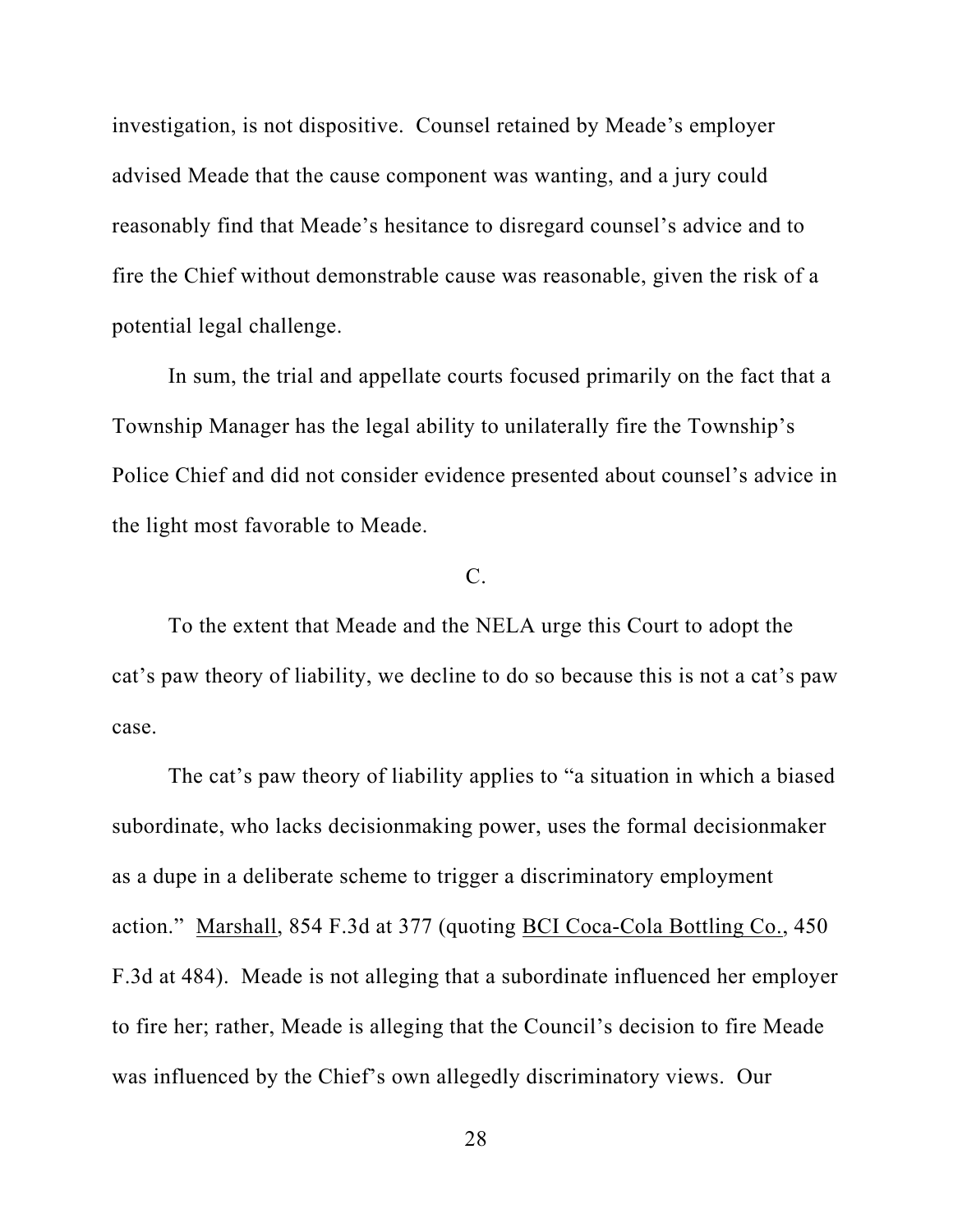previous decisions in Spencer v. Bristol-Meyers Squibb Co., 156 N.J. 455 (1998), and Battaglia v. United Parcel Serv., Inc., 214 N.J. 518 (2013), provide sufficient guidance in cases such as this.

In Spencer, this Court affirmed an employee's introduction of her supervisor's statement into evidence to show that an outside individual's racial animus influenced her employer's decision not to hire her. 156 N.J. at 456-58, 466. The employee brought suit against Bristol-Myers Squibb under the LAD, alleging she was denied a position as the Director of Marketing Research in Bristol-Myers Squibb's contemplated hospital marketing and marketing services department because of her race and age. Ibid. The employee alleged that she was denied the position because -- according to what the company's Director of Human Resources had allegedly told her -- a person who was "very influential in the company" had expressed concern that the plaintiff would be his daughter's supervisor if hired because he "would be a little concerned about the idea of having a black female of your age as her role model." Id. at 457-58. Our decision focused on the admissibility of the statement attributed to the director under the Rules of Evidence, see id. at 456, but it is significant for present purposes that we affirmed the admission of the statement, which was proffered to show that the outside individual's racial animus influenced Bristol-Myers Squibb's decision not to hire the employee, see id. at 466.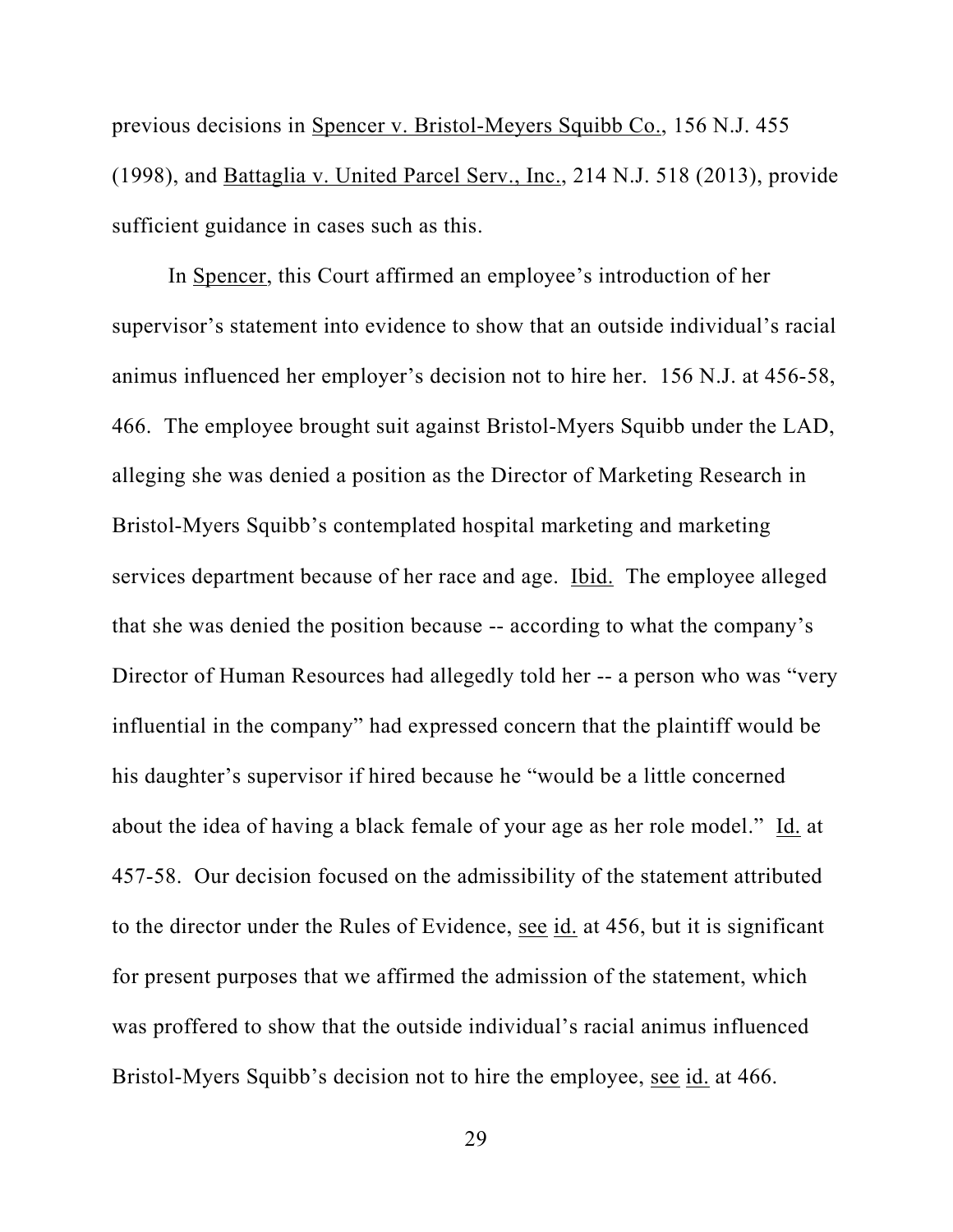In Battaglia, we similarly determined that evidence of influence could support a CEPA claim. Battaglia involved an employee who was demoted after complaining about his supervisor's misuse of credit cards and inappropriate remarks about women in the workplace. 214 N.J. at 529-30. Following his complaint, the employee was reprimanded for poor performance, placed on paid leave, and demoted. Id. at 532-36. The employee brought a claim against his employer alleging that the employer violated CEPA and the LAD. Id. at 536.

The trial court ruled in favor of the employee, and the Appellate Division affirmed as to the CEPA claim but reversed on the LAD claim. Id. at 536-37. We reinstated the employee's LAD claim but reversed as to the CEPA claim "because of [a] significant error in the jury charge." Id. at 551, 561. In doing so, we stressed that a jury tasked with determining whether a plaintiff had established the necessary causal link between the employee's protected conduct and the employer's adverse employment action could find that the "employee had demonstrated the requisite causal link indirectly." Id. at 559. We explained "that proof that a supervisor who did not have the authority to subject the complaining employee to a retaliatory employment action but who prepared a biased evaluation because of the employee's CEPA-protected